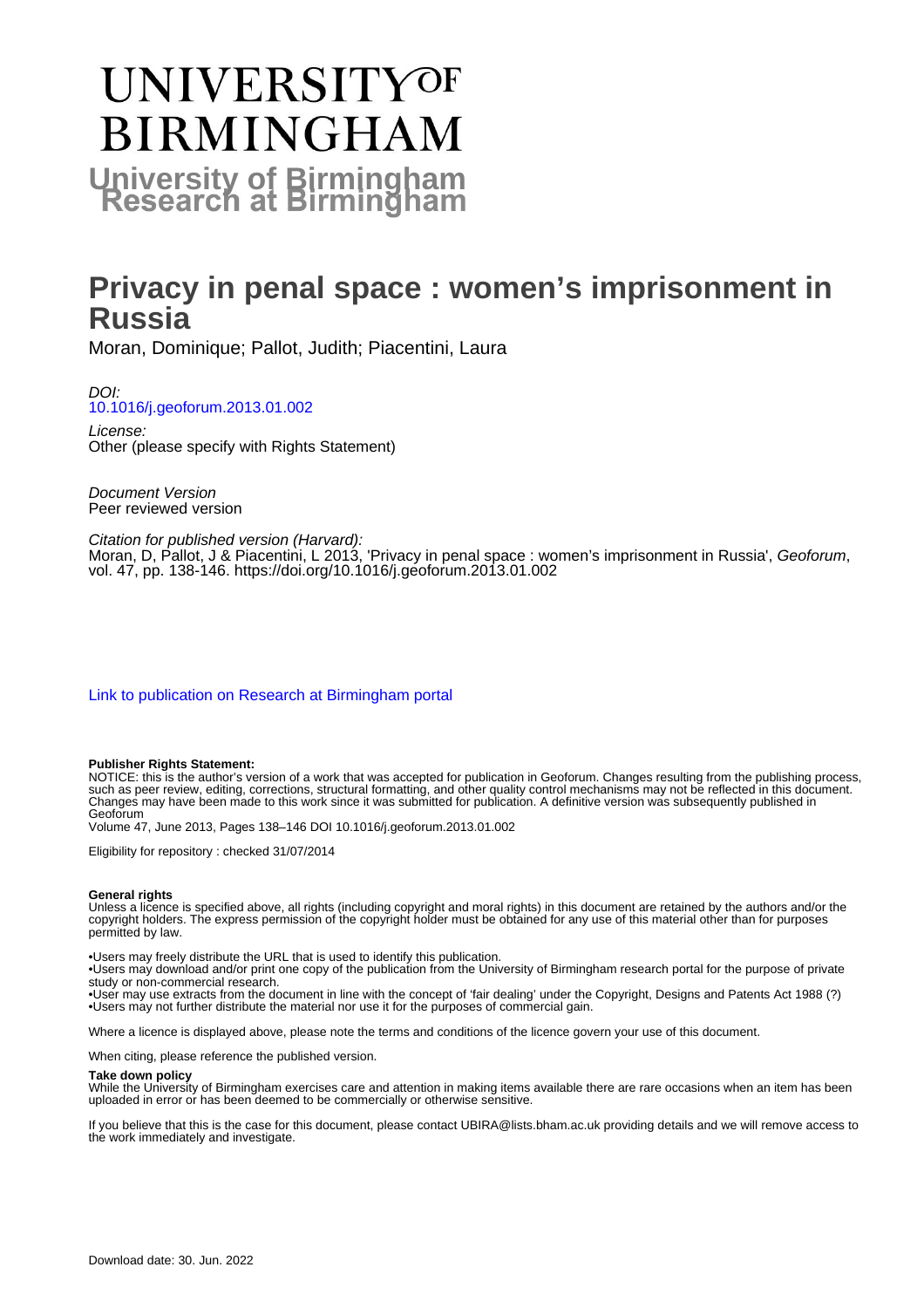# **Privacy in Penal Space: Women's Imprisonment in Russia**

#### **Dominique Moran, Judith Pallot & Laura Piacentini**

Forthcoming in *Geoforum*

# **Abstract**

This paper deploys a theoretical engagement with the concepts of 'public' and 'private' to explore the experience of surveilled penal space by incarcerated individuals, and in so doing further advances the new field of carceral geography. Foucault's description of selfsurveillance as the mechanism through which disciplinary power or biopower operates to produce 'docile' bodies has been challenged by those who argue for the significance of prisoner agency and the importance of penal space; that socialisation mitigates the effect of biopower, and that prisoners 'perform' docility rather than interiorising it. Drawing on extensive empirical evidence gathered during interviews with women prisoners and prison staff in Russia, the paper discusses the ways in which prisoners negotiate and engage with penal spaces. It finds that even though prisoners describe penal space as 'public', they find ways of deploying agency to utilise and subvert public space to construct the 'private', and argues that a consideration of the contested binary of public/private may be a useful way of investigating prisoners' agency amidst Foucauldian disciplinary power.

#### **Keywords**

Prison; biopower; privacy; space; agency; Russia; carceral geography.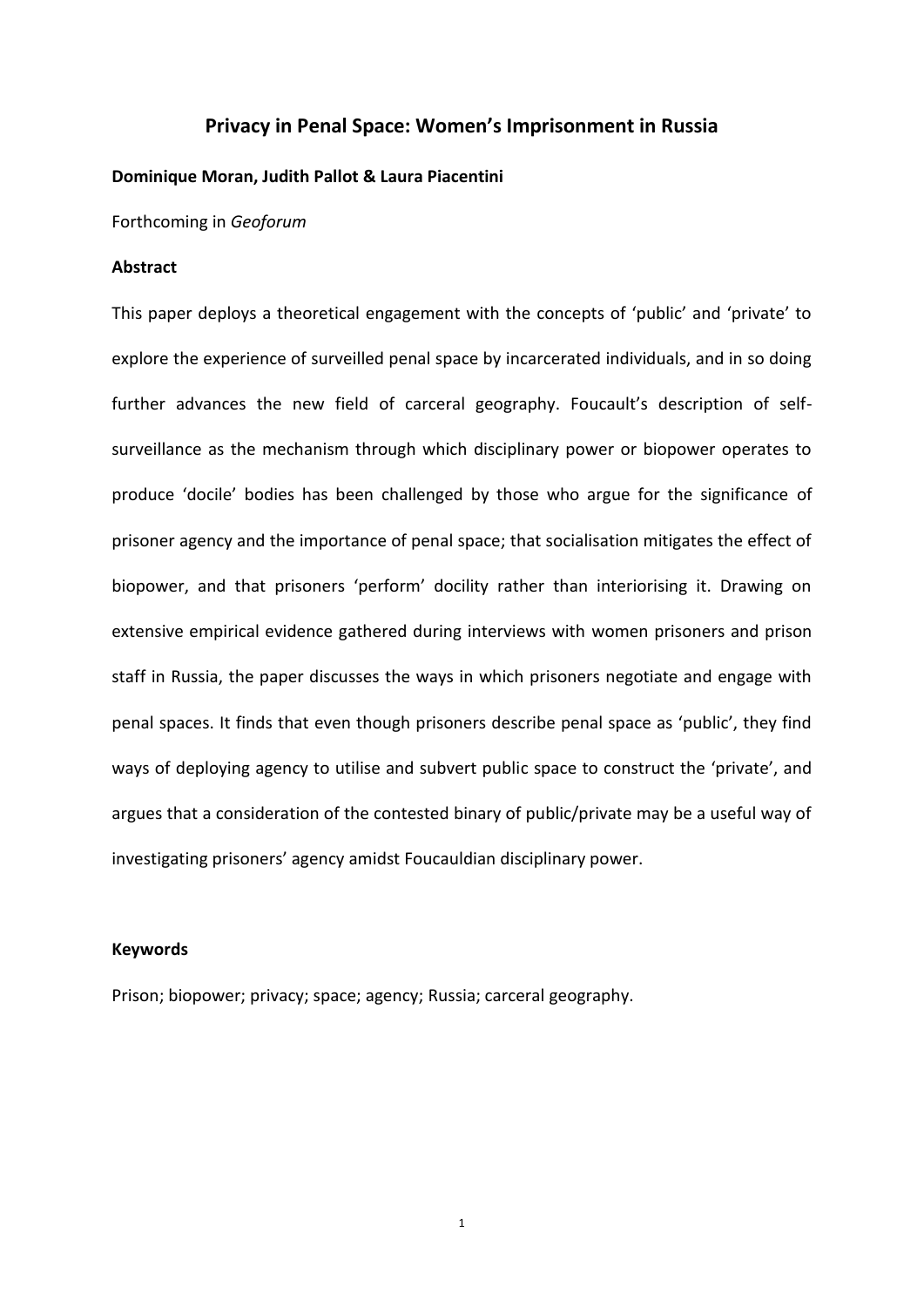#### **1. Introduction**

The work of Michel Foucault, and in particular *Discipline and Punish*, has left an indelible mark on prison scholarship, heavily influencing the work of geographers engaging with carceral space. However, his description of self-surveillance as the mechanism through which disciplinary power or biopower operates to produce 'docile' bodies has been challenged by those who argue for the significance of prisoner agency; that socialisation mitigates the effect of biopower, that prisoners 'perform' docility rather than interiorising it, and who identify the mediating importance of penal space in the operation of biopower (Dirsuweit, 1999, Vaz & Bruno 2003, Baer 2005, Simon 2005, Sibley & Van Hoven 2009). Based on their study of dormitory confinement in a New Mexico prison, Sibley and Van Hoven (2009) in particular call for more detailed empirical analysis of the experience of penal space by inmates, to further explore the ways in which prisoners respond to constant surveillance in the penal setting. Understandings of carceral space are key to the current development of 'carceral geography' (Moran et al forthcoming a, Moran forthcoming), amongst the most vibrant areas of advancement of geographies pertaining to security and the punitive state.

This paper deploys theoretical engagement with the concepts of 'public' and 'private' to further probe the experience of penal space by incarcerated individuals. As Staeheli and Mitchell (2007, 792) point out, the meaning of 'public space' has become increasingly complex in recent years; the once unproblematic equating of 'public' with 'open or accessible' space has been problematised, with new debates opening up around the meaning of 'public' complicating discourses across normative political theory and critical geography. In parallel, although less prominently, a similar process has surrounded the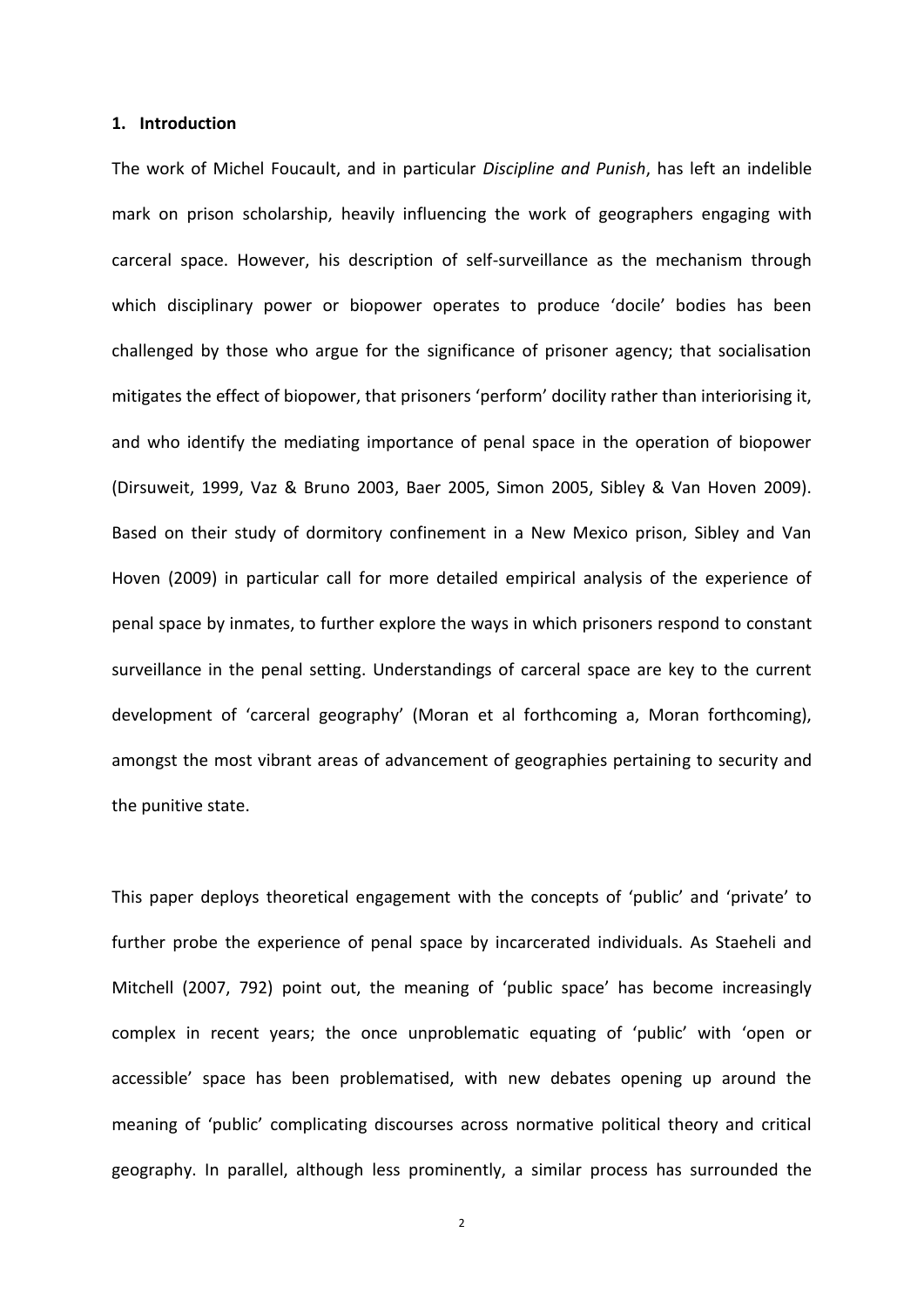conceptualisation of the 'private', the assumed binary partner of the 'public', but a term no less contested or contestatory. This paper suggests that a consideration of prisoners' conceptualisation of the 'private' may provide a useful and illuminating means of exploring their experience of penal space.

Drawing on empirical evidence gathered during interviews with prisoners and prison personnel in contemporary Russia, we discuss the ways in which prisoners negotiate and engage with penal spaces. As Hubbard (2001, 51) notes, space "is not just a passive backdrop to human behaviour and social action, but is constantly produced and remade within complex relations of culture, power and difference". Engaging with this critical constructionist notion of space, we examine carceral spaces at the micro scale, exploring the assumed public/private spatial binary and the ways in which this binary is challenged and destabilised in carceral space, as prisoners seek solitude as a penal corollary for privacy.

The paper opens with a consideration of contemporary theorisation of public and private, and privacy in penal space, before introducing the Russian research context and exploring the empirical material generated through interviews with current and former prisoners and prison personnel, using this to illustrate prisoners' perceptions of public space and the tactics and practices deployed to create privacy within it. It concludes by suggesting that consideration of the private in penal space may be a useful means by which to explore prisoner agency within spaces commonly understood to be characterised by Foucauldian disciplinary power.

# **2. Conceptualising Private and Public**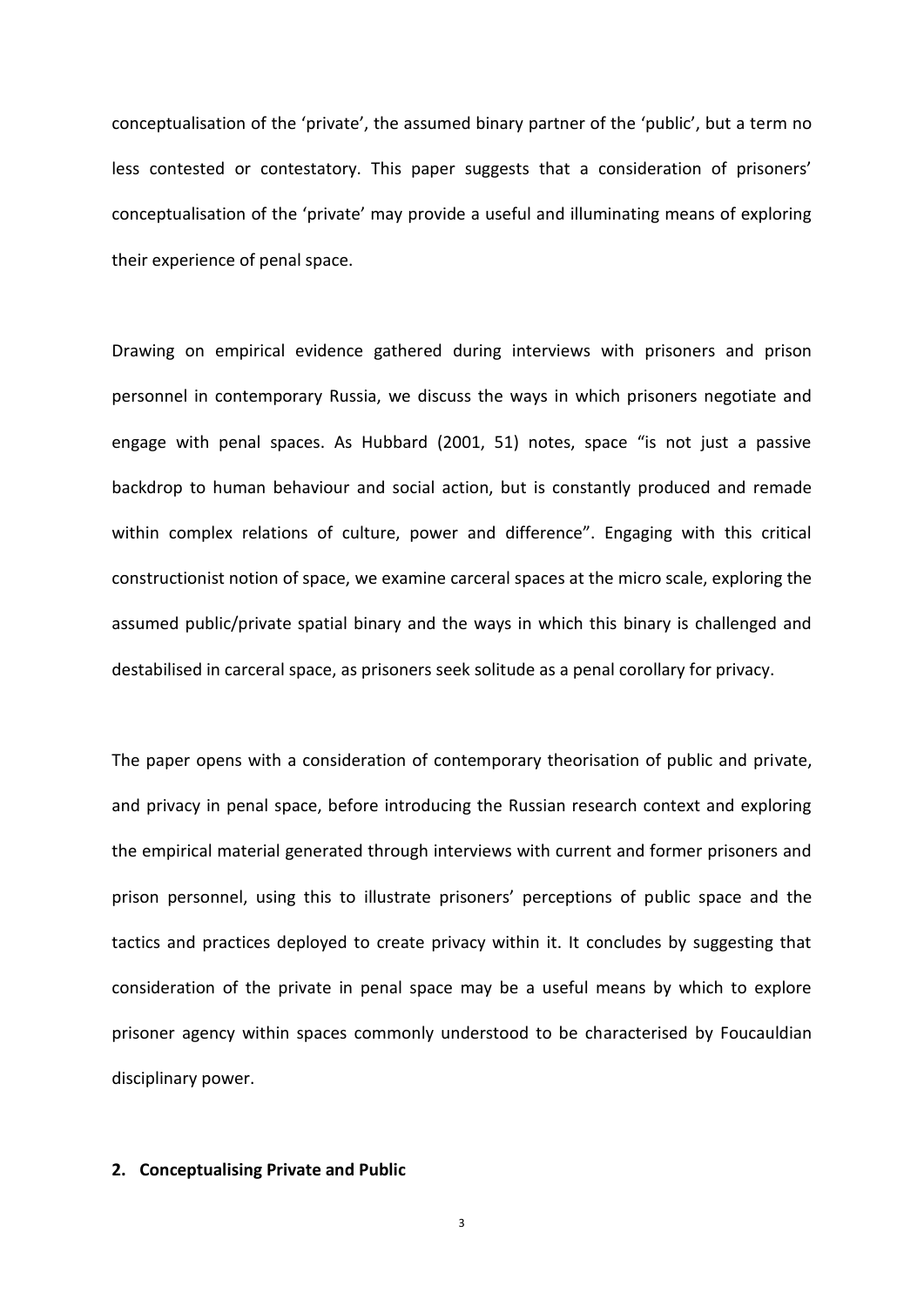The 'public/private distinction' is one of the 'grand dichotomies' of Western thought, in the sense of a binary opposition that is 'used to subsume a wide range of other important distinctions and that attempts... to dichotomise the social universe in a comprehensive and sharply demarcated way' (Weintraub 1997, 1). The vocabulary of public and private causes as much confusion as it does clarification, though, as the terms means different things in different contexts, and can also mean several things at once. Bailey (2000, 381) holds that 'the public/private distinction has been an important, generative but relatively unexplicated and unstable background assumption in sociological thinking'. The distinction between public and private has also been a central organising theme of feminist scholarship, and the demarcation between the 'private' realm of 'personal life' and the 'public' realm, is one of the epitomes of modern life. The sharpness of the split between the 'personal', the emotionally intense, intimate domain of family and friendship, and the 'impersonal', instrumental domain of formal institutions is a defining characteristic of modernity (Weintraub 1997, 20-21). Broadly defined, the 'private' is 'that which is hidden and withdrawn, versus the 'public' which is open, revealed or accessible; what is individual, or pertains only to an individual, versus what is collective, or affects the interests of a collectivity of individuals' (Weintraub 1997, 5). However the terms can be applied to a vast array of circumstances and contexts, as Weintraub indicates with his typology of four main uses; a liberal version, which contrasts the market with the state; a citizenship version, which uses the public to refer to political community, distinct from state centralisation; a historically-based version, which identifies the emergence of the private sphere in Western society and the associated loss of public sociability; and a feminist version, which contrasts 'the family' with civil society. As feminist legal scholars have pointed out, the public/private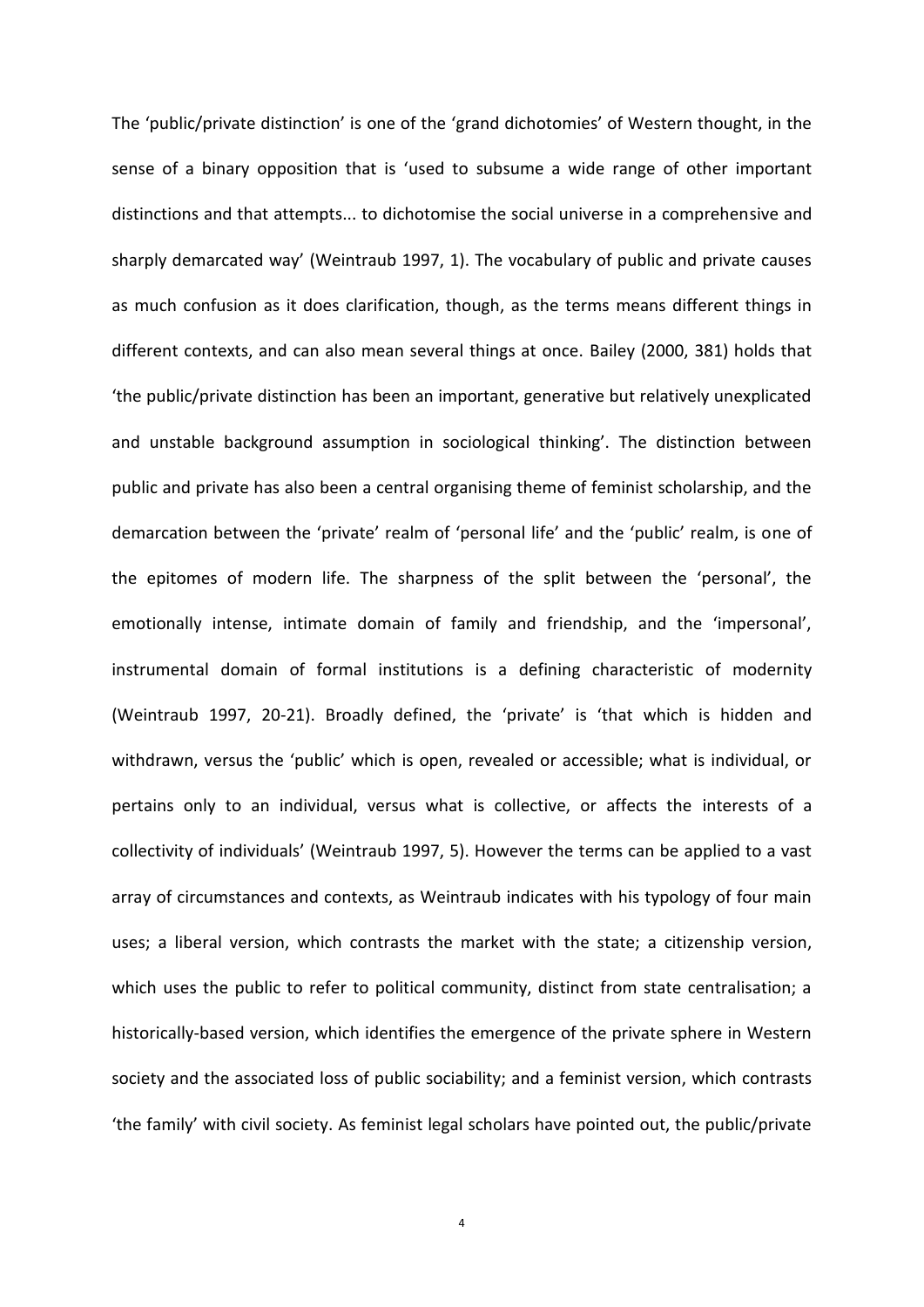binary as it pertains to the reach of the law, is also highly problematic (Fineman 1991, MacKinnon 1991, West 1994).

The public/private distinction is complex, therefore  $-$  it does not represent a single paired opposition, but a complex arrangement of binaries, specific to particular contexts and subject to different interpretations and understandings. Further, although the 'public' and 'private' realms map onto and correspond to spaces in which life is lived, there is no intrinsic set of characteristics for either of these types of space. Drummond (2000, 2379) discusses the conceptualisation of public and private space, summarising the Western academic debate around these terms in which 'private space is considered to be a domestic space where social reproduction occurs more or less free from outright control by outside forces such as the state,... and public space is 'out there', belonging to the whole community, although regulated by prevailing social and legal norms'. This inside/outside dichotomy has been analysed and critiqued, with feminist scholars pointing out the patriarchal character of the association between masculinity and the public, and femininity and the private/domestic, in the light of the fact that the domestic can be the locus of oppression rather than freedom. Feminist legal theorists in particular have critiqued the public/private distinction, arguing that dividing the world into public and private spheres ultimately oppresses women. Within the 'private' sphere of the home and family, patriarchal power is accentuated through women's exclusion from the 'public' sphere, and women's own agency is diminished by their resulting dependence on men; both of which circumstances can lead to domestic abuse becoming normalised. For example, Robin West (1994) and Catharine MacKinnon (1991) have suggested that women can be dominated in the domestic realm of home life, and that consideration of this space as 'private' obscures that domination from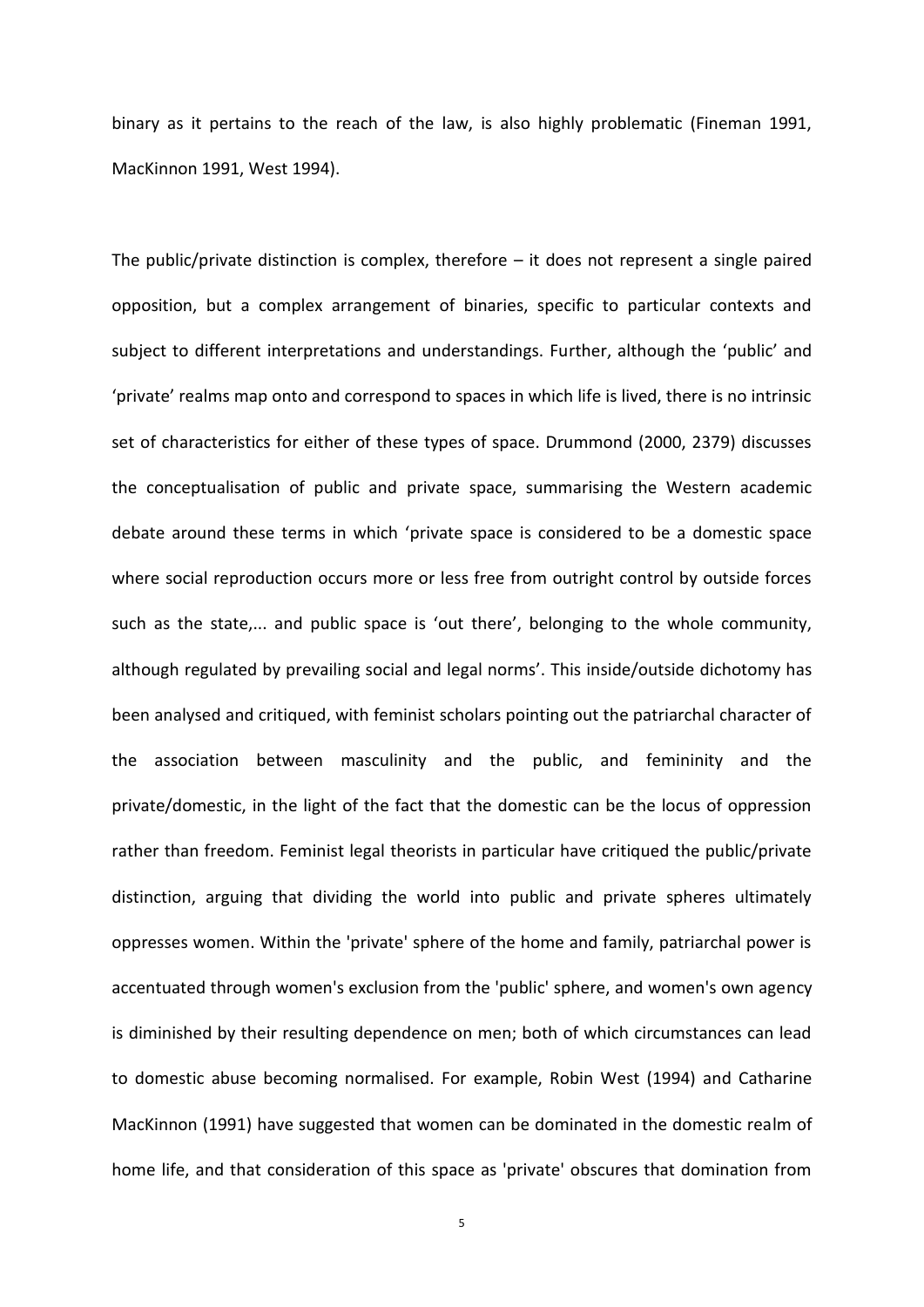legal redress; and Martha Fineman (1991) has argued that viewing the family as 'private' misdescribes the modern family in ways that disempower women. These theorists argue that 'privacy' thus functions as a 'veneer that obscures the sexual oppression of women by protecting and simultaneously disempowering them in an isolated sphere' (Miller 2001, 8)

Women's engagement with public spaces is also argued to be much more complicated than binaries would suggest, with the public being for some a realm of fear and danger (Valentine 1990, Pain 1991). With this in mind, scholarship of public spaces has begun to explore their position in mediation between public and private, masculine and feminine. For example, Jackson's (1998, 188) work on the shopping mall as a domesticated public space challenges the public/private binary and suggests that engagement with the public and the private must be 'sensitive to the socially differentiated nature of these highly contested spaces'. Geographers in particular (see for example Fenton (2005) on citizenship in private space, Blomley (2005) on fluid categorisations of public and private space, Allen (2006) on 'privatised public spaces', Tyndall (2010) on assumed 'publicness' of shopping malls, Kumar and Makarova (2008) on the 'domestication' of public space, and Drummond (2000) on transgressed boundaries between public and private) have disrupted the boundaries between public and private space, suggesting ways of destabilising the assumed binary between them;;.

This paper builds upon these critiques to examine the nature of private space in a context in which privacy is severely limited, namely within the carceral estate, using a specific example from the Russian prison system. It would seem that all space within the prison is 'public' (Benn and Gaus 1983). However, there remains scope to destabilise the assumed binary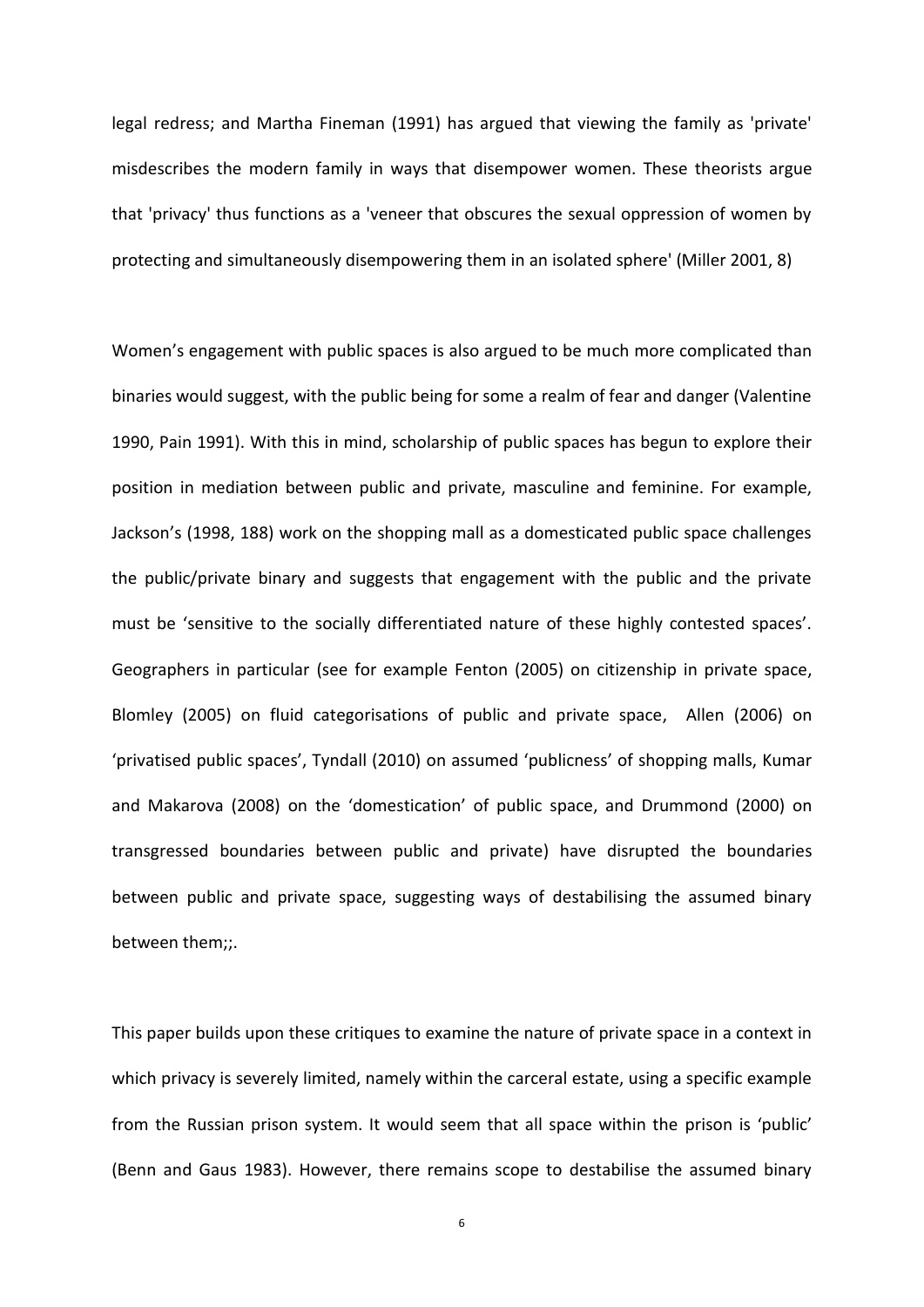between public and private, and to consider the meaning of these concepts by exploring prisoners' interpretations and experiences of 'private' and 'public' life and the spaces in which these lives are lived out. Essentially, the paper asks can there *be* privacy or private space in prison?

# **3. Privacy and Penal Space**

Deprivation of privacy has been described as a 'functional prerequisite' of imprisonment (Schwartz 1972, 229), and is considered one of the 'pains of imprisonment' (Sykes 1958). It is argued that prisoners are almost always in one another's presence, or in the sight of penal authorities, in the constantly surveilled 'panopticon' described by Foucault (1979). Lack of privacy in the penal context is 'caused' both by the technique of regimentation and the imperative of custody, and at an everyday level can include forced exposure, (strip searches, communal showers); forced spectatorship (essentially exposure to others' lack of privacy); and violation of collective privacy (imposed and exposed intimacies) Schwartz (1972). Prisoners vary in the extent to which they accommodate themselves to lack of privacy. As time passes, they may 'get used to it', or it may become the most difficult aspect of their prison life, with a continuing desire for privacy constituting one of the most important facets of the prison experience. Lack of privacy for prisoners stands in tension with their entitlement to some form of autonomy and dignity (Singer 1971), but recent discussion within criminology and prison sociology does not theorise prisoner privacy *per se*. It does emerge, however, as an issue within two prominent debates. Firstly, the tension between the employment rights of prison personnel to work with prisoners regardless of their gender, and the privacy rights of prisoners not to be physically examined by an officer of the opposite sex; a tension which has been instrumental in limiting the implementation of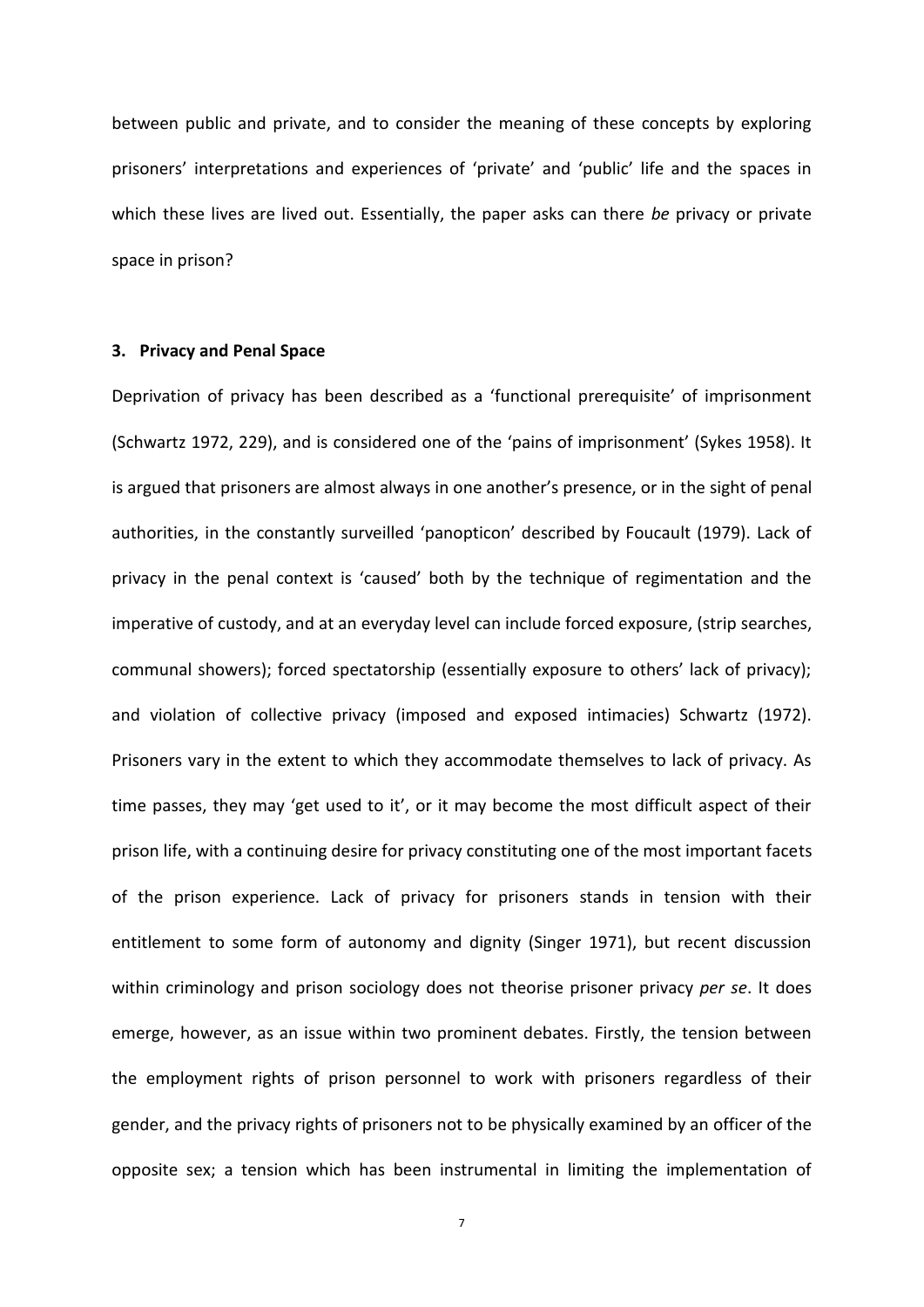complete cross-gender or gender-neutral employment policies (Jurado 1998, Miller 1999, Ingram 2000). Secondly, in relation to prison overcrowding, single-cell or small unit accommodation is seen as a way to reduce the noise, constant activity and violations of personal space which can increase the likelihood of disorder and violence (Schaeffer et al 1988, Grant & Memmott 2007, Sharkey 2010).

This apparent causal link between lack of privacy and prison disorder emphasises the importance of understanding the prisoner experience. Geographer Teresa Dirsuweit (1999) initiated the exploration of the creation of 'private' penal space, or more accurately the suggestion that a space should be perceived as 'private' by onlookers, through the hanging of sheets and curtains around beds by women in communal dormitories in South African prisons, as well as the disruption of the public/private binary through the public visibility of 'domestic' violence between women prisoners engaged in same-sex relationships. Baer (2005) identified the 'personalisation' of prison space by prisoners collecting and displaying toiletries and air fresheners as a spatial tactic which made them feel more 'at home' in prison. He interpreted this opportunity for individual expression and identity as a demarcation of personal territory, where personalisation of space stood in tension with an institutional denial of personal space. Van Hoven and Sibley (2008, 1001) described ways in which prisoners 'cope' during incarceration by carving out 'spaces for themselves' within the prison. Similarly, Sibley and Van Hoven (2009) commented on the agency of prisoners constructing material and imaginary spaces, and call for more detailed empirical analysis to illuminate the production of space in the carceral setting. Following these authors, we utilise the theoretical extensions offered by Bailey (2000, 382), and Goffman (1959) to explore what privacy might mean in the penal context.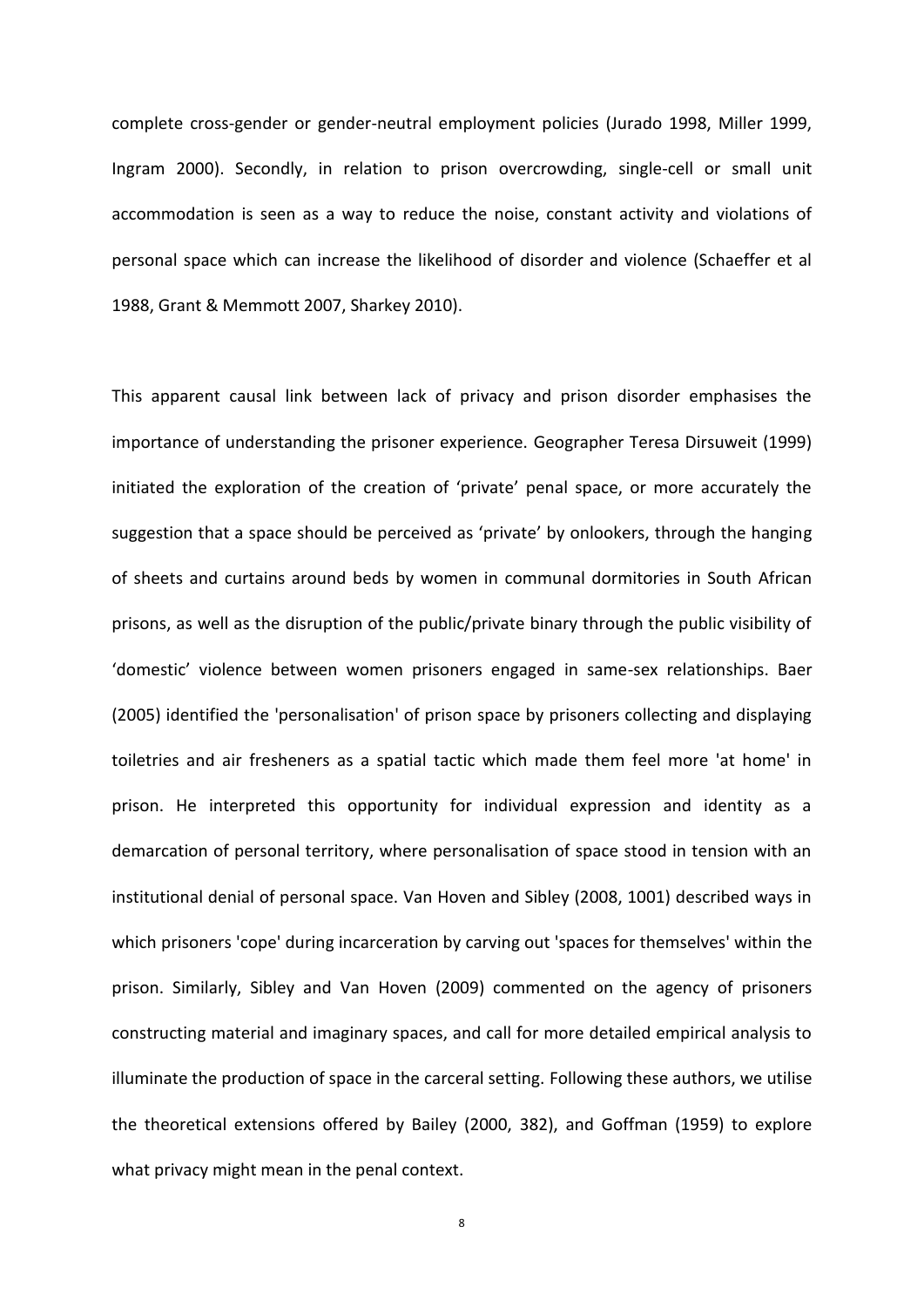Bailey (2000) suggests that the 'private' is under-theorised in sociological thought, with current interest focussing on the familial and the domestic – two contexts which are problematic as markers of 'privacy' in carceral space, where prisoners are by definition detached from home and family. (Intimate relationships certainly develop within prisons, but these are very difficult to research, particularly in the context relevant for this paper.) Instead, he suggests that a more inclusive and fruitful approach would be to see the private as composed of three interrelated dimensions – intimacy, the self, and the unconscious.

Taking the three interrelated dimensions in turn, firstly 'intimacy' is defined (ibid, 391) as a location of the private in emotional closeness between a small number of people, and recent work on intimacy has shown that this relies in some way upon disclosure and trust (Giddens, 1992). Most frequently these intimate relationships occur in marriage and the family, but also between close friends; seen as 'the essential developmental basis for a functioning social self' (Bailey 2000, 392). Secondly 'the self' itself is the conscious, reflective and reflexive self, which can be objectified, and which is reflected in the modern sense of self-identity (ibid 392-3), compared to the unconscious, which is not consciously experienced at all and not easily accessible. In this paper we do not seek to engage with psychoanalytical literatures in exploring the complex and nuanced relationship between intimacy, self, unconscious and identity; rather we focus on prisoners' discussions of their spatialised tactics which destabilise the public/private binary.

These descriptors of the 'private' are particularly useful in that they are not explicitly connected to any particular type or demarcation of space, suggesting both a blurring of the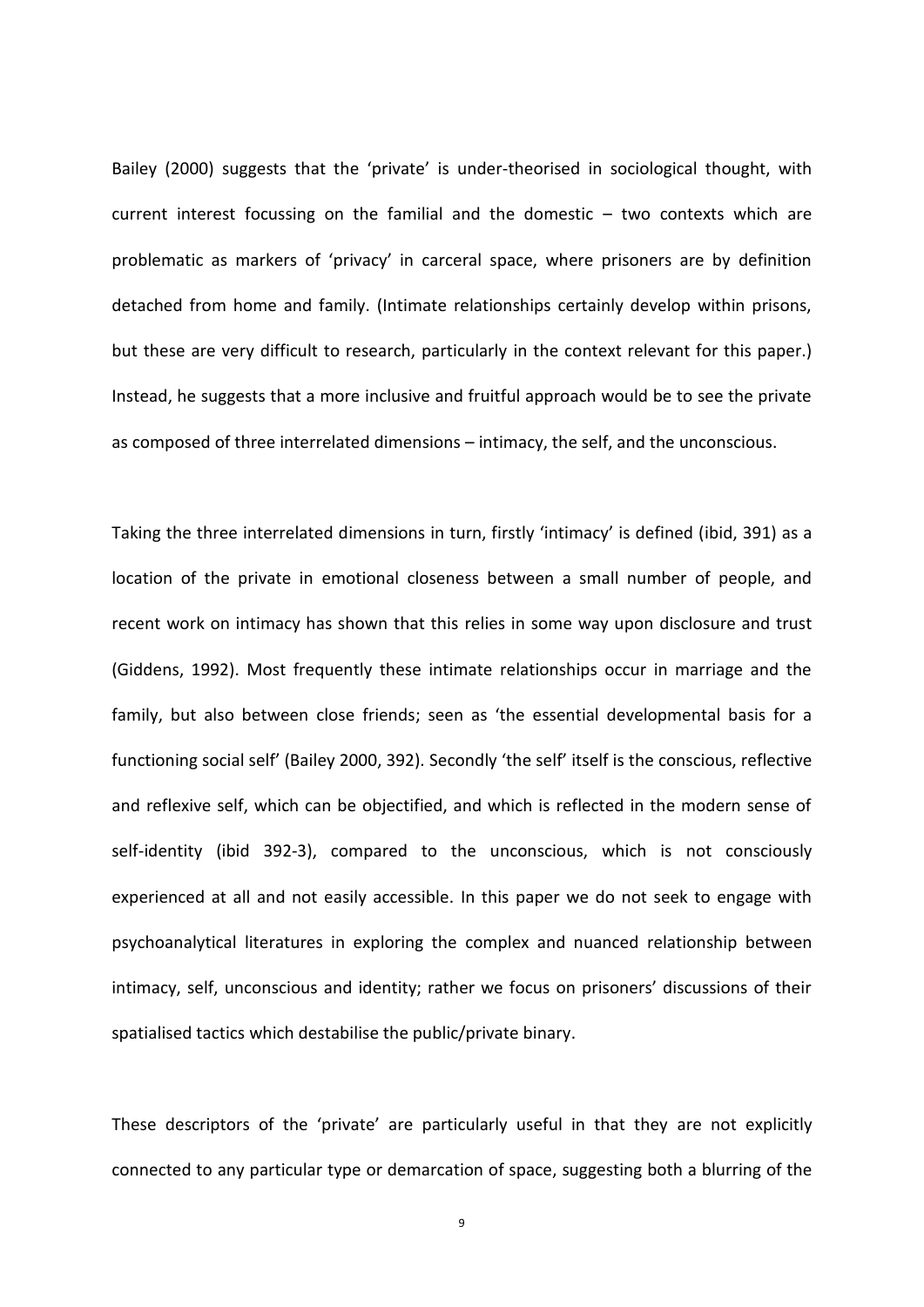distinction between public and private, and the possibility of a range of spatialised practices on the part of individuals.. Bailey's theorisation of privacy bears some resemblance to Goffman (1959) and Giddens' (1984) notions of 'frontstage' and 'backstage'; frontstage being the public aspect of identity presented in social engagement with others, and backstage being the restoration of the interior sense of self where 'frontstage' performance is no longer demanded (Jewkes 2005). 'Frontstage' and 'backstage' are very familiar concepts within criminology, with scholars widely observing that inmates adopt façades while inside, that this 'front' is impossible to sustain indefinitely, and that the facility to 'be oneself' at some point is essential for prisoner wellbeing. In line with Van Hoven and Sibley (2008) we argue that the very design of the prison and the ways in which space is configured and allocated to inmates affects levels of privacy, and that prisoners deploy various methods to negotiate and subvert 'public' space to construct the 'private'.

#### **4. The Russian prison system**

As discussed elsewhere, 'prisons are not simply institutions which (cor)respond to crime; rather, they are reflective of and mediate social, political, and cultural values, both at the level of the carceral state, and the individual prison' (Moran et al 2009, 701). Penal systems develop in context, and there are striking differences in penal interventions between countries with different historical and cultural traditions (van Hofer 2003, Lacey 2008); Melossi (2001, 407) notes that '(p)unishment is deeply embedded in the national/cultural specificity of the environment which produces it'. With this in mind, and before presentation of empirical material, some discussion of the Russian penal context of this research is required.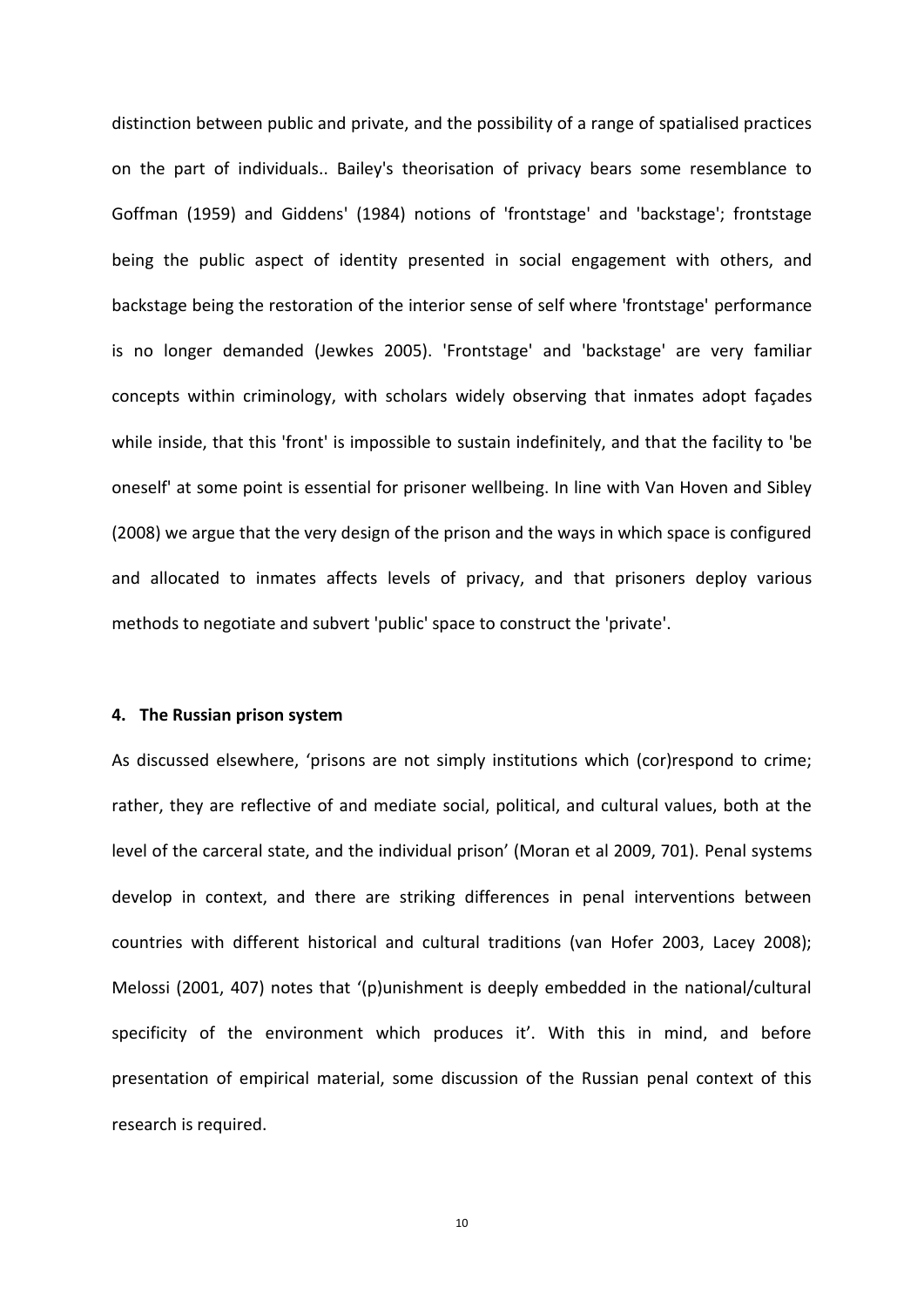In Russia, the legacy of the Soviet era has generated a particular penal geography (Moran 2004; Pallot 2005, 2007 & 2008; Pallot et al 2010; Moran et al 2009 & 2011; Pallot & Piacentini with Moran 2012, Moran forthcoming, Moran et al forthcoming). Although the contemporary penal system is fundamentally different from its Soviet predecessor, there are still high imprisonment rates, and prisoners, particularly women, are still sent to geographically peripheral locations to serve their sentences. There is ongoing comprehensive reform, but Russian prisons remain vastly under-researched, and the Russian penal authorities intensely secretive.

On 1 March 2011, 814,200 people were incarcerated in the Russian Federation, of whom 66,000 or 8% were women<sup>1</sup>. Many of the characteristics of Russian prison life are common to both men and women (communal dormitories rather than cellular confinement, compulsory prison labour, different levels of privileges assigned on the basis of good behaviour, and punishment and isolation cells), but only forty-six of Russia's 760 correctional facilities accommodate women, and these facilities are unevenly distributed across space, away from the major centres of population from which most prisoners are drawn<sup>2</sup>. Women are, therefore, more commonly sent `out of region' to serve their sentences than are men, with concomitant impacts on maintaining connections with home and family (Pallot 2007; Moran et al 2009 & 2011; Piacentini et al 2010, Pallot & Piacentini with Moran 2012).

#### *4.1 Data and Methodology*

The data presented were gathered through extensive fieldwork within penal institutions across four Russian regions, via over 200 interviews with prison personnel and incarcerated

<u>.</u>

 $1$  www.fsin.su

 $^2$  The Central Federal District, with 26% of the Russian population, has just one women's prison, whereas two thirds are located in the Volga and Urals Federal Districts, which together have less than half of the population.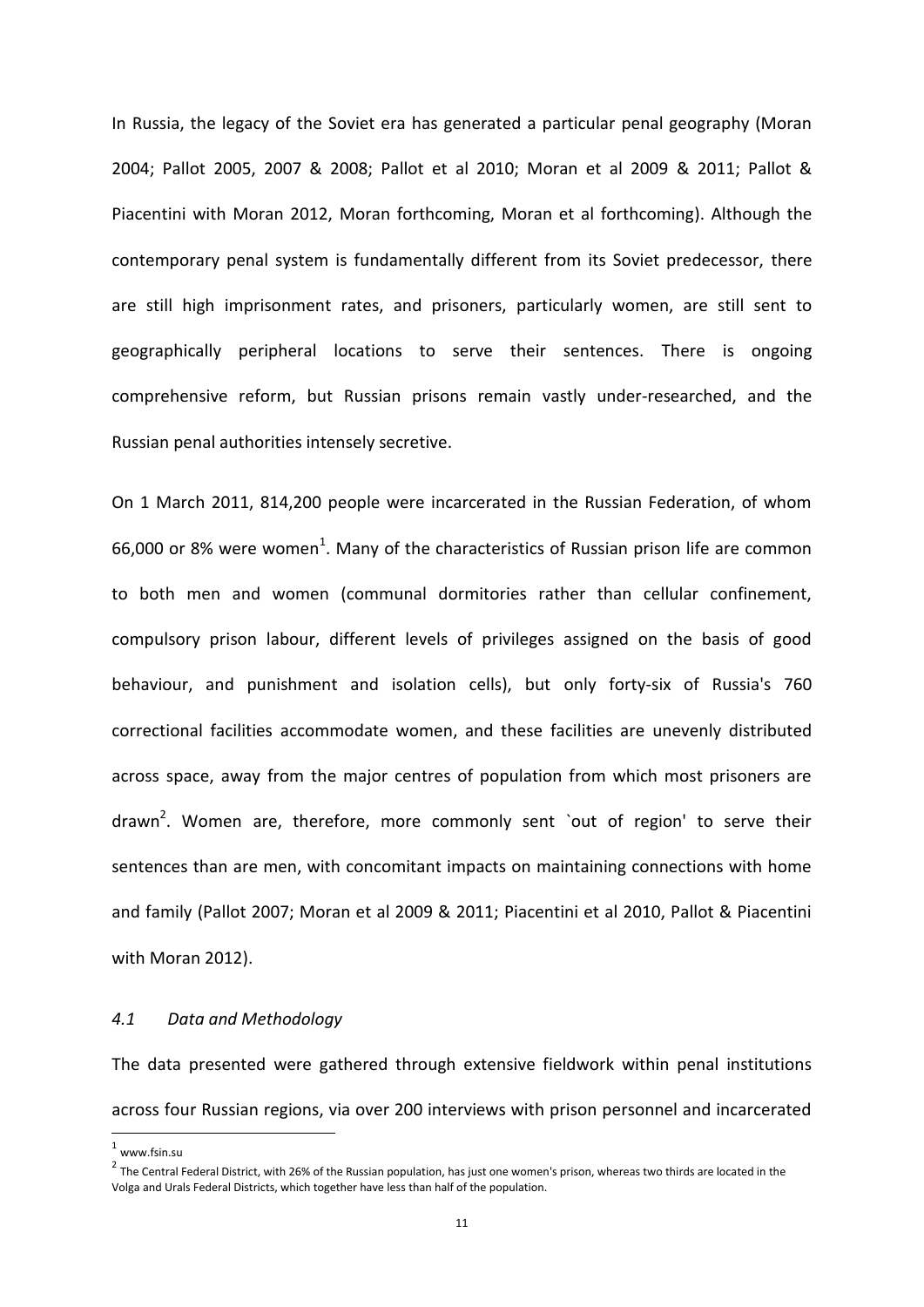women and girls, and also outside of these institutions, through interviews with recently released women living in three cities in European Russia; data generated during this project<sup>3</sup> are also presented in Pallot & Piacentini with Moran (2012). Research was carried out between 2006 and 2010, when a team of UK and Russian colleagues were permitted access to women's prisons.

The Russian Federal Prison Service (FSIN) has tended to discourage the gaze of outsiders. Research access is exceptionally difficult to negotiate, the research process is logistically, linguistically, and ethically challenging, subject to the vagaries of institutional and international politics, and strictly controlled by FSIN, which considers practical issues of security and institutional arrangements alongside the perception of the prison system when allowing outsiders in. Any prison research involves complicated ethical issues (see Israel 2004, King and Winup 2007; Roberts and Indermaur 2003); in designing the qualitative research for the project, the normal protocols about informed consent were explained to the penal authorities and confirmation that these had been followed in obtaining volunteers for questionnaire survey and conversation was sought. However, it is likely that prisoners adjudged suitable for participation in the research by the prison authorities (on the basis of their physical, psychological, and emotional state, and with concern for their health and well-being) were offered the opportunity to volunteer to take part, especially where the visiting western research team conducted the interviews. As with any prison research, this process generates a skewed sample probably including disproportionately well-adjusted, emotionally stable respondents. All of the conversations were with prisoners enjoying `enhanced privileges' - being rewarded for good behaviour. During the 65 prisoner

<u>.</u>

<sup>3</sup> ESRC award RES-062-23-0026.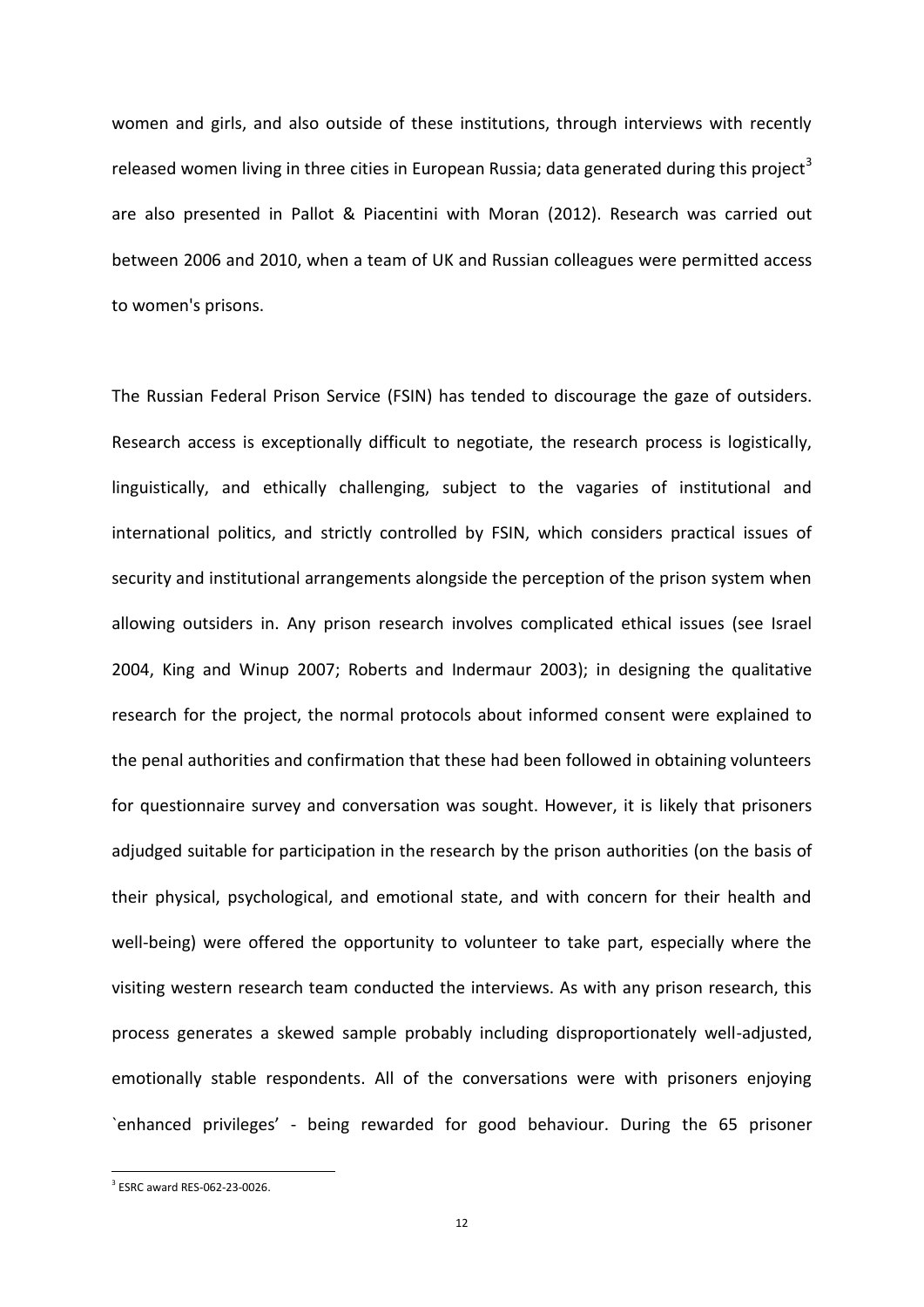interviews, certain topics such as lesbian relationships, which are illegal in Russian prisons, were 'off-limits'. It was therefore challenging to explore with current prisoners the creation of 'private spaces' within which such physical intimacy might take place. Keenly aware of the context of this research inside prisons, mitigation of the impact of the presence of conspicuous 'outsiders' was achieved by engaging a local Russian research team to conduct interviews with incarcerated women, and a group of experienced Russian ethnographers to locate and interview 21 women who had recently been released from prison. The latter were interviewed outwith the penal system, in their homes or places of their own choosing; the intention was to enable them to speak more freely about incarceration than women in prison had seemed able to do. Interviews were recorded, transcribed, and coded using NVivo software. Questions about intimate relationships were pursued with former prisoners, albeit outside of the spatial context in which such relationships took place. This paper presents the words of women interviewed both whilst in prison and after release, and their status is noted on each occasion<sup>4</sup>.

# **5. Penal space in Russia**

1

Despite the critique of the public/private binary in the academic literature, for prisoners interviewed for this paper, the demarcation of space, and particularly the identification of private space, was critically important to their own understandings of privacy. They supported the frequent observation that there is no privacy in prison (Wahidin & Tate 2005), described privacy primarily as spaces in which they could be alone, and told us that in the communal spaces of the prison, these were vanishingly few. However, they also discussed intimacy and practices of self-reflection and contemplation resembling Bailey's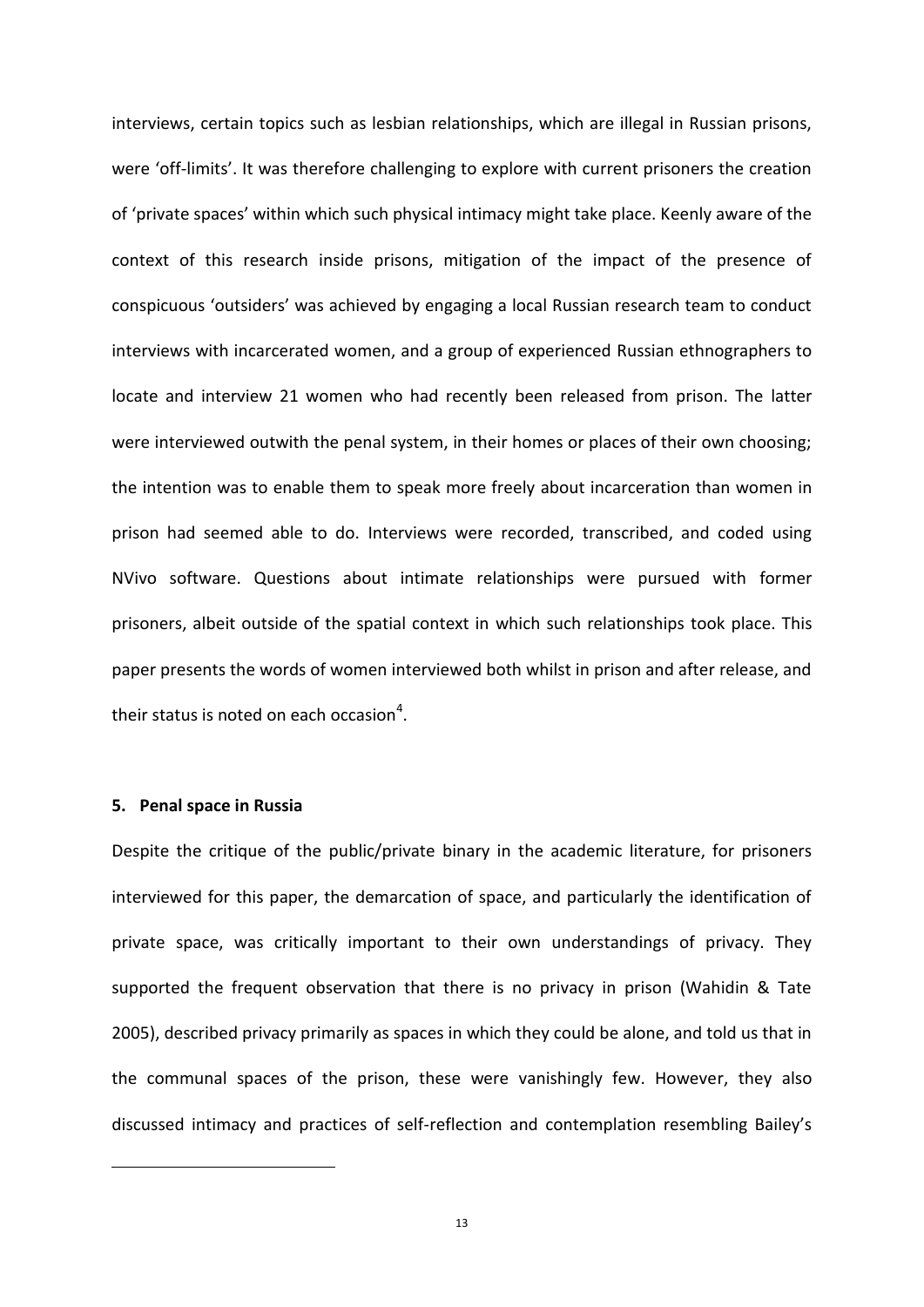and Goffman's typologies – which seems to suggest that some kind of privacy *can* exist in prison, in tension with the designation of communal penal space. In order to explore this further, this section of the paper examines first women's descriptions of this public space, and then explores the practices of privacy which take place within it.

#### *5.1 The public space of the detachment dormitory*

The '*otryad'* is the militaristic term given in Russia to a 'detachment' of prisoners who live together and work together subdivided into work 'brigades'. Colloquially, this term is also applied to the accommodation in which the *otryad* lives, although this is more correctly called a detachment dormitory, barracks or block. The accommodation of prisoners in communal or shared detachment blocks reflects the history of penal architecture in Russia; as Oleinik (2003, 49) notes, imprisonment in cells has never played a major role. Prior to the 1917 Revolution cells existed only in military prisons, whereas the barracks model applied to the majority of inmates; the forced labour camp becoming the dominant Soviet model. As King (1994) has described, the Soviet system of corrective labour which underpinned noncellular confinement was legitimated by reference back to Lenin's insistence on the replacement of prisons by educational institutions and to his principle that deprivation of liberty should not involve isolation from society. Cellular accommodation was perceived to restrict the opportunities for work, and since the camps and colonies of the Soviet Gulag were intrinsically linked to the process of organized industrial production through the centralized command economy, this system constituted cheap communal accommodation for the detachments of workers who were moved around the camp system to follow the supply of raw materials or other resources requiring labour.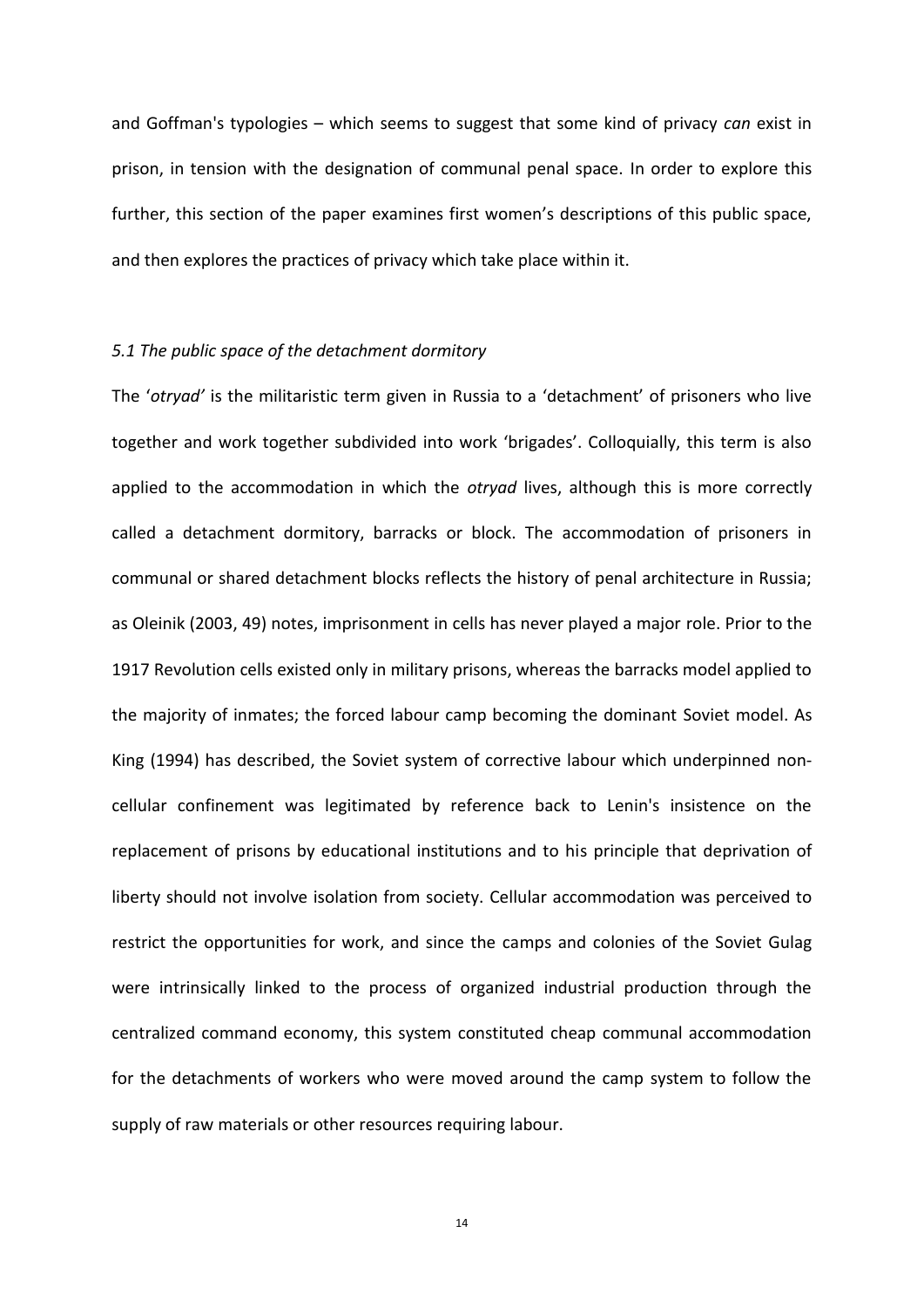Cellular accommodation does exist in Russia today, but only in the ten strictest regime prisons for men (*tyurmy*), in remand prisons (*SIZO*), and in the disciplinary sections of other types of penitentiaries, including women's colonies, where it is known as ShIZO (*Shtrafnoi IZOlator*) a solitary confinement cell colloquially called 'the cooler' (where inmates can be held for no more than 15 days), and PKT (*Pomeshchenie Kamernogo Typa)* (cell-type accommodation within a barracks, in which inmates can be held for up to six months). These types of 'punishment' accommodation tend to be co-located in an area of the prison compound separate from the ordinary barracks.

Individual cells are therefore not widely used; hence the Russian penal system is based on the principle of imprisonment in groups. In discussing post-Soviet imprisonment, Oleinik highlights this as a critical factor in the social organisation of prison life, and although his writing draws on the experience of men, these circumstances of imprisonment are also shared by women. Imprisonment in groups, he argues, makes life in detention 'social'. 'Imprisonment in groups gives a social dimension to each of an inmate's actions. It is under these conditions that we can speak of the penal society' (2003, 49-50). Of course 'penal society' is not limited to communal accommodation, but this type of imprisonment shapes the particular forms of the 'society of prisoners' in Russia. As Sykes has argued 'the prison is a society within a society' (1958, p xii), and Oleinik draws attention to the parallels between imprisonment in groups in Russia and forced labour in barracks and forced labour camps,, and the communal apartments in which millions of Soviet citizens lived. This social life of imprisonment acts as a form of disciplinary power, affecting the ways in which women prisoners conduct themselves in the physically and psychologically 'compressed' and surveilled world of the prison.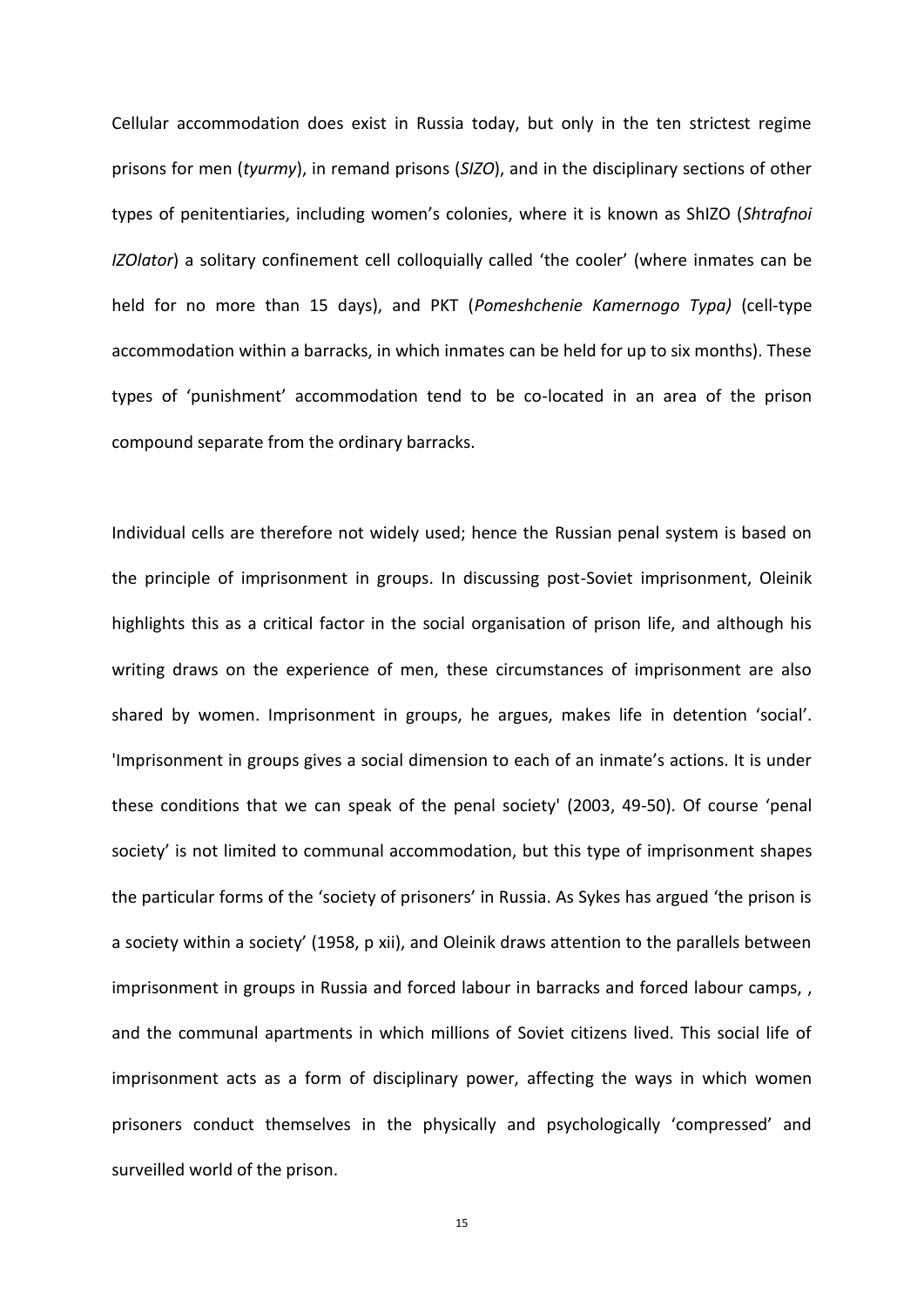Penal space in Russian prisons is therefore essentially 'public', or, as it is described by described by prison authorities, 'communal'. Detachments sleep in dormitories which are essentially large rooms accommodating between 60 and 150 individuals. They have facing rows of neatly made iron beds, some arranged as bunks. The extent to which personal effects are visible varies, depending on local circumstances; but beds are always marked by a small handwritten label attached to the frame at the foot, which gives the occupant's name, the statute under which they were sentenced (effectively a code for the crime for which they are being punished), their date of arrival in the prison, and their prospective date of release. Next to each bed is a small bedside table in which prisoners keep personal items such as letters, books, or cigarettes. Attached to each block is a communal bathroom, a small kitchen with a kettle, and a TV room, a common room, and the private rooms of both the prison officer overseeing the detachment, and the prisoner 'housekeeper'.

Within the institutional context of the prison, Oleinik (2003, 55) noticed that in male colonies in Russia 'people start to watch one another, whether voluntarily or not. Imprisonment... transforms this surveillance, a behaviour..., into a natural strategy for everyday life' in the same way that Alison Liebling (2004, 306, 353) has observed prisoners more generally wearing a frontstage 'mask' that they cannot remove, in the 'compressed' atmosphere of the prison.

It is clear from prisoner testimony that the prison dormitory and its environs, the space in which the everyday functions which would usually be performed in privacy (such as sleeping, washing, dressing and using the toilet) actually take place, does not equate to a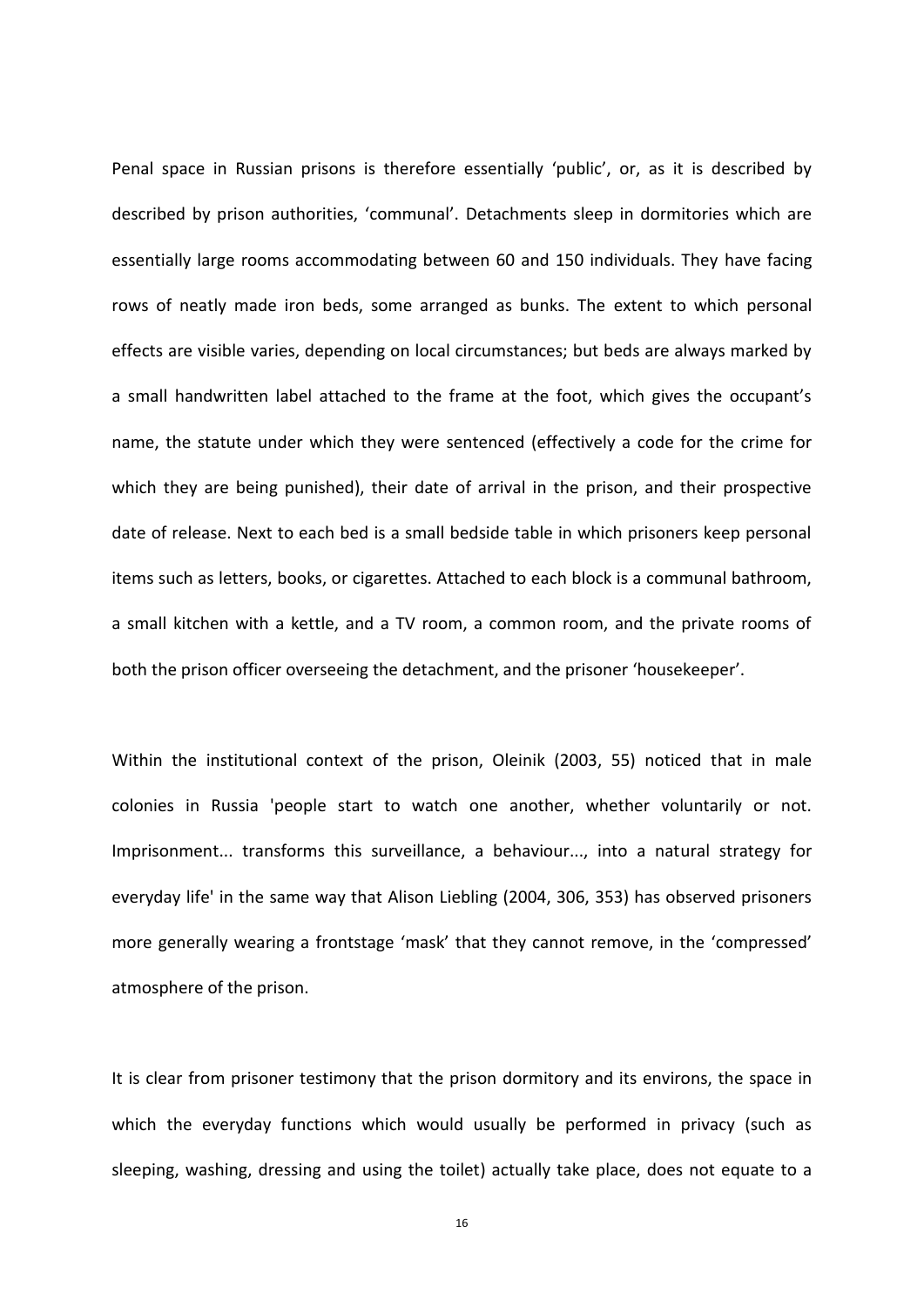space of domestic privacy. In fact there is no easily definable 'private' space within prison which corresponds to the 'domestic' sphere identified by feminist legal theorists as potentially a locus of oppression and disempowerment. However, the surveillance which extends to the communal showers and the toilet cubicles in the detachment bathrooms (which commonly have half-height dividing walls - typical of Soviet-era public bathroomsand no doors) suggests that within quotidian prison spaces in which the everyday functions of 'domestic' privacy – such as sleeping, washing, dressing, etc. - take place, there is oppression. Prisoners and personnel alike interviewed in Russia recognised 'compression' in the public space of the detachment block, and described the ways in which the pressure of this communal living changed women's behaviour, in ways that are perceived both positively and negatively by personnel and prisoners. Prison personnel highlighted the benefits of communal living, telling us that Russian society has a specific 'collective sensibility', and that in this cultural context, collective living is not as 'alien' as it would be to prisoners in the West. The Head of Education at one colony, for example, described communal life as a form of preparation for release, pointing out its perceived benefits in preparing women for life outside of the colony, and likening the detachment to society as a whole.

They should get used to living in society. We are preparing them for life in society. They cannot live as if they are on a desert island. They will still be exposed to people, and they should be able to communicate. They must learn to respect those around them. They must learn to understand people, and understand relationships. They must live in the *otryad*. Yes, sometimes it isn't easy, sometimes it's hard, sometimes you want to be alone, because at home you have your own corner, where you can hide and be alone.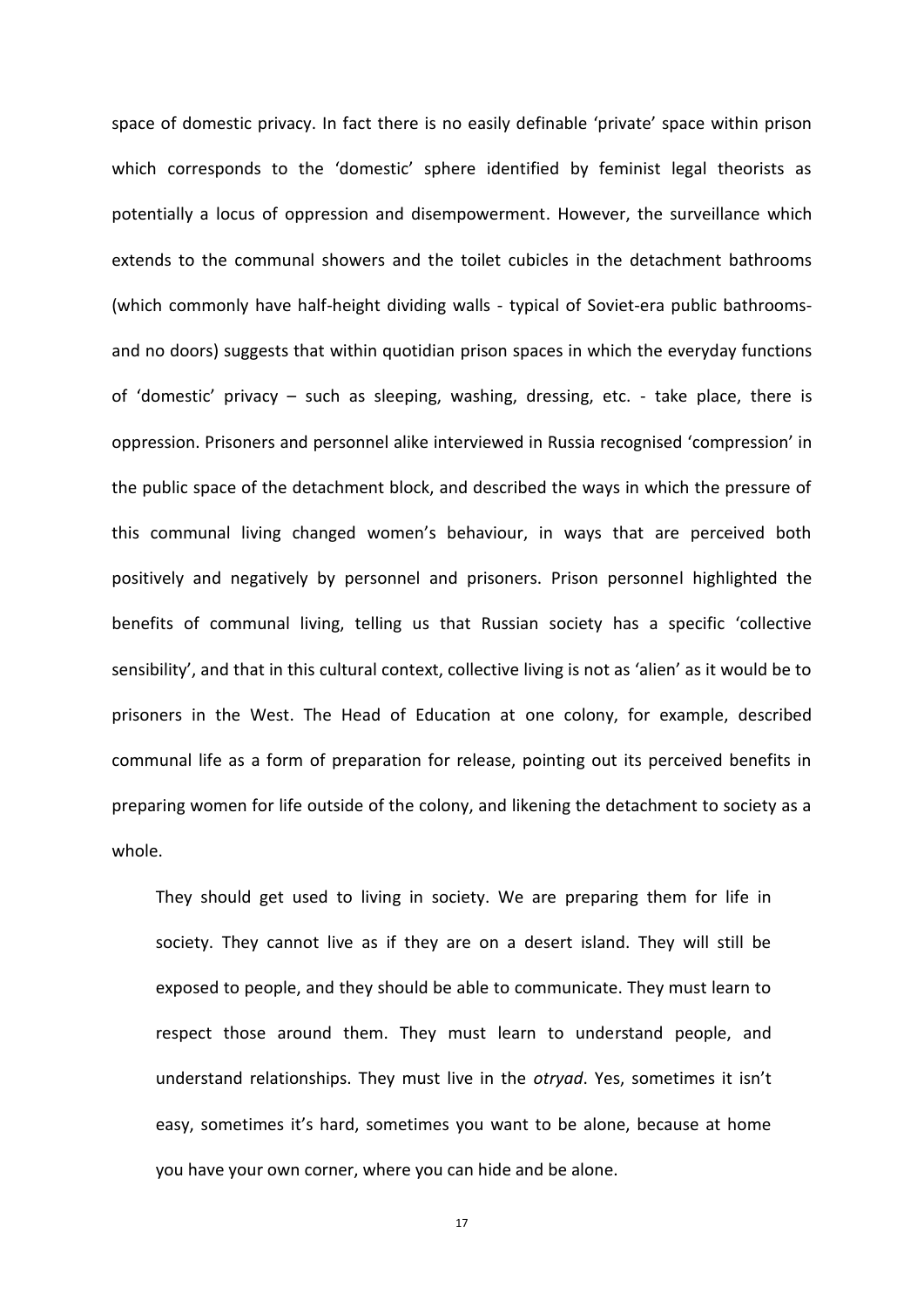Of prime concern for prisoners was the lack of space in which they could be truly alone; they spoke about the 'pressures' of communal living, and describing the way in which living in a large group of people created anonymity within the detachment. Current prisoners described the effect of living amongst large numbers of people;

In essence I am a sociable person, but to talk with people who I just don't find interesting - I don't know, I just don't want to do it. I usually try to hide behind a book, or embroidery... I try to escape to somewhere. There are one hundred and twenty people in the *otryad*. You can't even be alone in the toilet! And sometimes you think – God, will there ever be peace? Isn't there anywhere I can be alone?

The mental atmosphere [is the most difficult thing]. Well, of course, there are a lot of people around, it's too small, and there isn't anywhere to retreat to or anything. For everyone, probably, it's not physically difficult, but it is mentally difficult.

Having lots of people around aggravated everyday issues and for some, hindered the expression of emotion. Small personal issues became accentuated in the context of the detachment, and women felt a need to modify their behaviour. Two current prisoners spoke about the ways in which being in the detachment limited their expression of self:

I won't ever lie down and weep. I never cry in the *otryad*, in front of other people.

The regime infuriates me, having people around. What mood I'm in, when I get up, whether I've got out of bed on the wrong side, as they say. I don't like it, getting up at 6am when I haven't slept enough. Sometimes, with all these people around, I just want to be on my own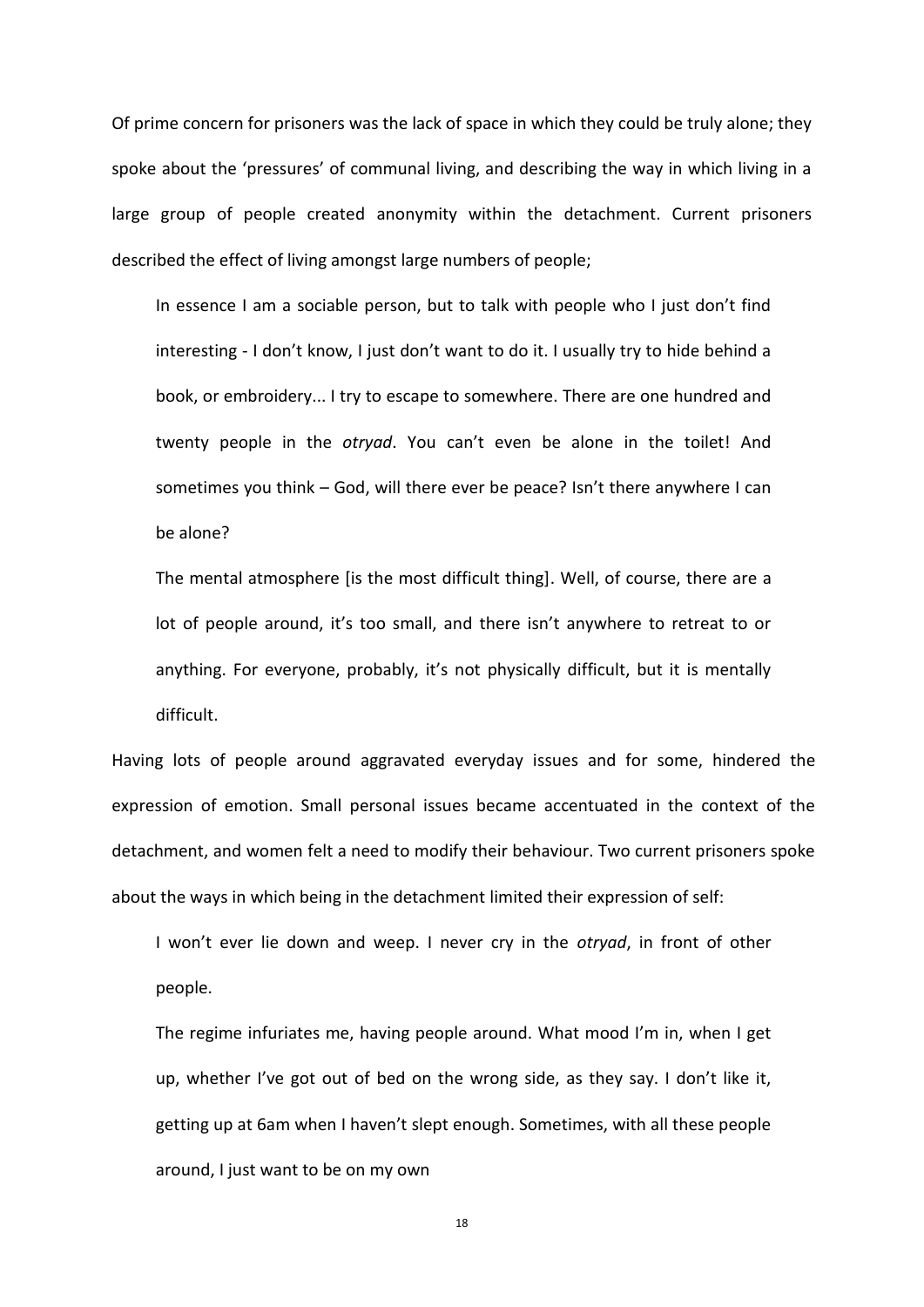Many current prisoners contrasted their experiences in the detachment with the way they thought life would be if they lived in smaller units, with smaller groups of people – perhaps hinting at the potential for some space of 'domestic' privacy, in which the 'backstage' could be experienced amidst a smaller group of more trusted individuals. Although most preferred the idea of smaller units in principle, one pointed out that essentially prison life is communal, and that changing the accommodation would not change this fundamental fact.

Maybe there would be better living conditions [in smaller rooms], but I don't know about the relationships between people. It wouldn't be any use around here.... Anyway, you [still] can't hide in a tiny room. Because there is mass work, a common social life, everything is common to all of us. It would still be the same.

### *5.2 Intimacy*

In the absence of genuinely private spaces where women can ensure their own solitude, Bailey's (2000) and Goffman's (1959) typologies are a useful means to explore the ways in which women create privacy in the 'public'. Bailey named 'intimacy' as a form of privacy in which emotional closeness exists between a small group of people, most commonly in sexual relationships and between family members and close friends. Such intimate circumstances could also enable the expression of the 'backstage' self, although is it of course also possible that the 'domestic' privacy of an intimate relationship could enable the kind of simultaneous protection and disempowerment described by feminist legal theorists (Miller 2001, Fineman 1991). Separated from their friends and family on the outside, some prisoners do form relationships, as described by Dirsuweit (1999) for women in South African prisons, (although their practice of hanging sheets around beds to create privacy is not permitted in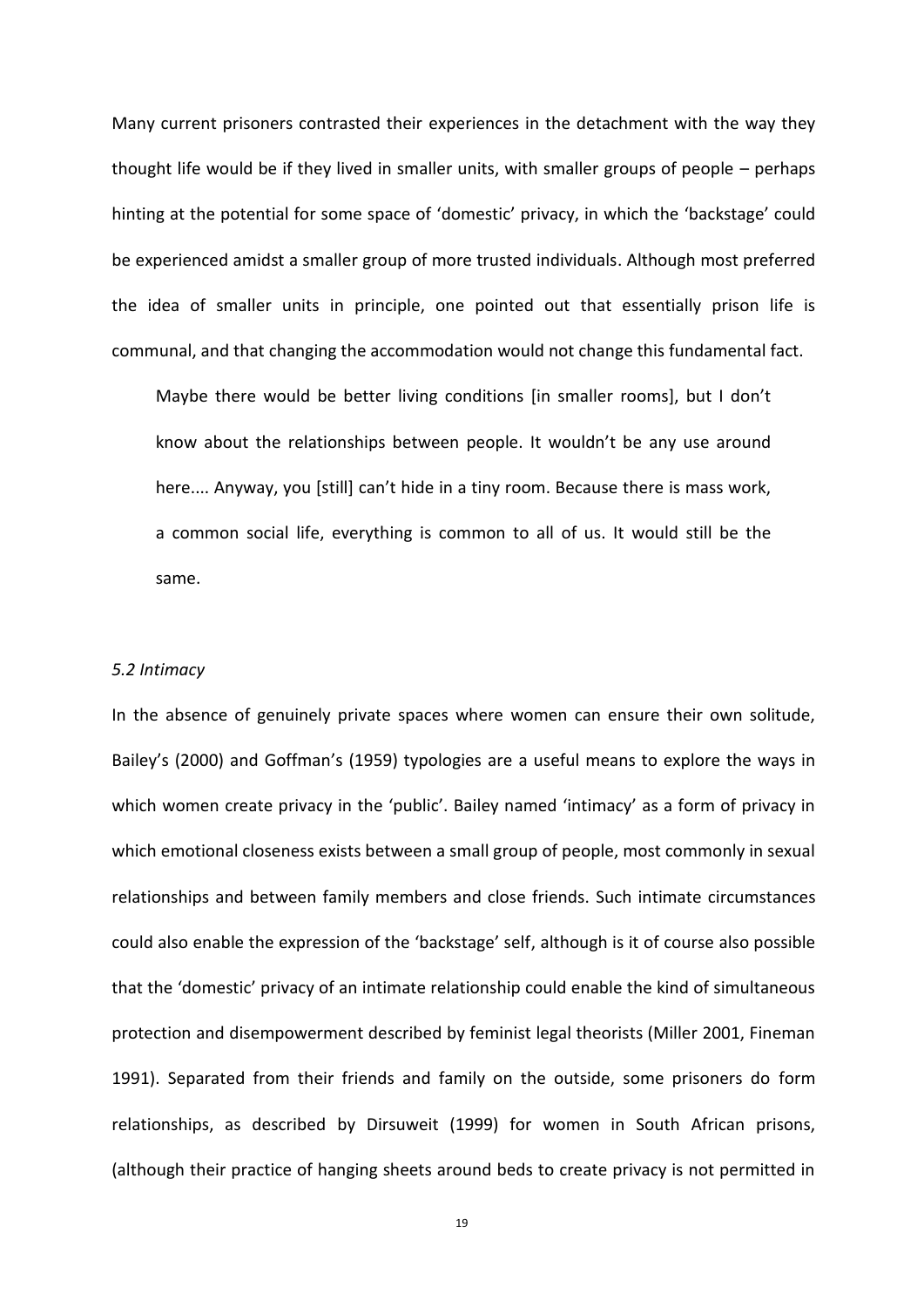Russia according to FSIN's rules of conduct). Whether these relationships can be considered to constitute or recreate a domestic realm of home life (West 1994, MacKinnon 1991), to be equated to private space, is debatable. There is also a question, over the 'intimacy' of such relationships in Bailey's own terms. Respondents said that most relationships between prisoners were based on mutual advantage, and that trust was rare<sup>5</sup>. Such 'instrumental' relationships sometimes took a form described by one former prisoner;

I made friends with her during those two weeks [in quarantine, before entering the main prison]. When I left the quarantine block... she came to meet me and she took me under her wing. I slept next to her, well in the bunk above, to be exact. I... ate with her, and this kept other people from causing me trouble.

Others described more trusting friendships:

I do have people who are close to me. In the detachment there are three women of my age. We drink tea together and chat about things that interest us all... I am comfortable with these people.

Whether these companionships constitute intimacy of the kind described by Bailey (2000), or provide a context in which prisoners can assume their 'backstage' persona is very difficult to establish, within the low-trust prison environment. More physically and emotionally intimate relationships do exist; although sexual relationships between women are prohibited in Russian colonies, they do take place. Prison personnel dismissed such relationships as temporary, meaningless 'experimentation'; whereas many former prisoners described both long-term relationships based on trust and intimacy;

<sup>5</sup> Discussed further in Pallot & Piacentini with Moran (2012)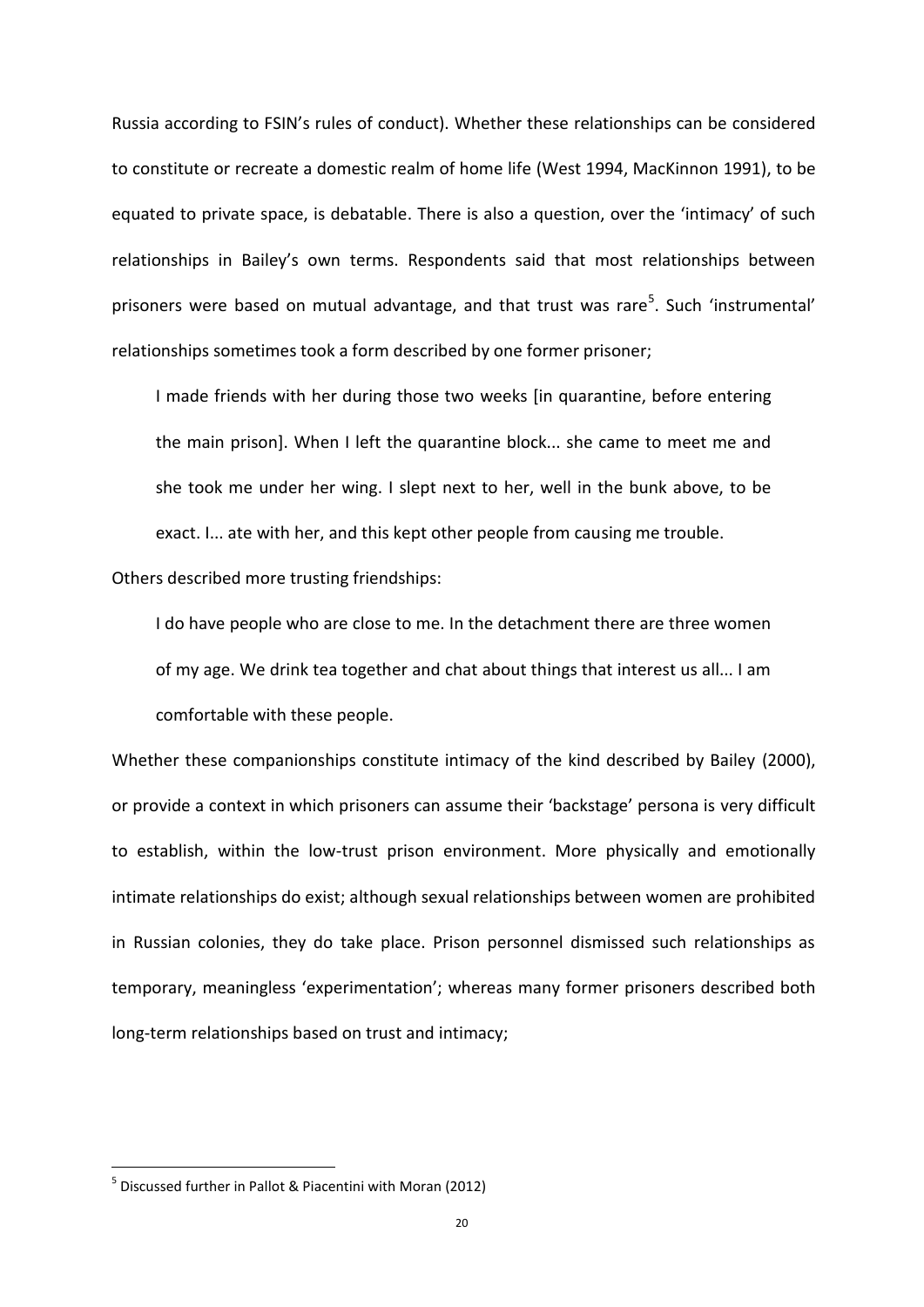There are couples who are genuinely close and cannot live without one another... the essence is that there are couples who have a deep and spiritual relationship.

and less stable, 'transactional' relationships based purely on sex;

There is a certain group of women, mostly promiscuous, who... don't try to hide it.... They just pick and mix women, if I can put it like that. They just swap partners, drop people when they don't need them anymore. There are lots of women like that.

In these latter instances, creating privacy within the prison in the form of intimate relationships may recreate a sense of the disempowerment of women within domestic situations, at the heart of feminist theorists' critique of the public/private binary which envisages the domestic as private and in some way liberating. Finding privacy in intimacy within a same-sex relationship may, for some, create a space for the sexual oppression of women described by Miller (2001) for a more conventional patriarchal setting. Intimacy, as defined by Bailey (2000) to suggest a form of emotional closeness between individuals, which equates to a form of privacy, is a problematic concept in prison, and given the limitations of carrying out research in this context, it is very difficult to conclude from this evidence the extent to which this kind of intimacy, and indeed any sense of 'domestic' oppression, exists within close and trusting relationships which were described as exceptions to the norm. Interviewees commonly reported having acquaintances, but not 'friends', and this is a common trope within prison sociology; that prison is as a 'low trust' environment in which individuals suspect one another, use contacts instrumentally, and never commit wholeheartedly to relationships (Liebling 2004).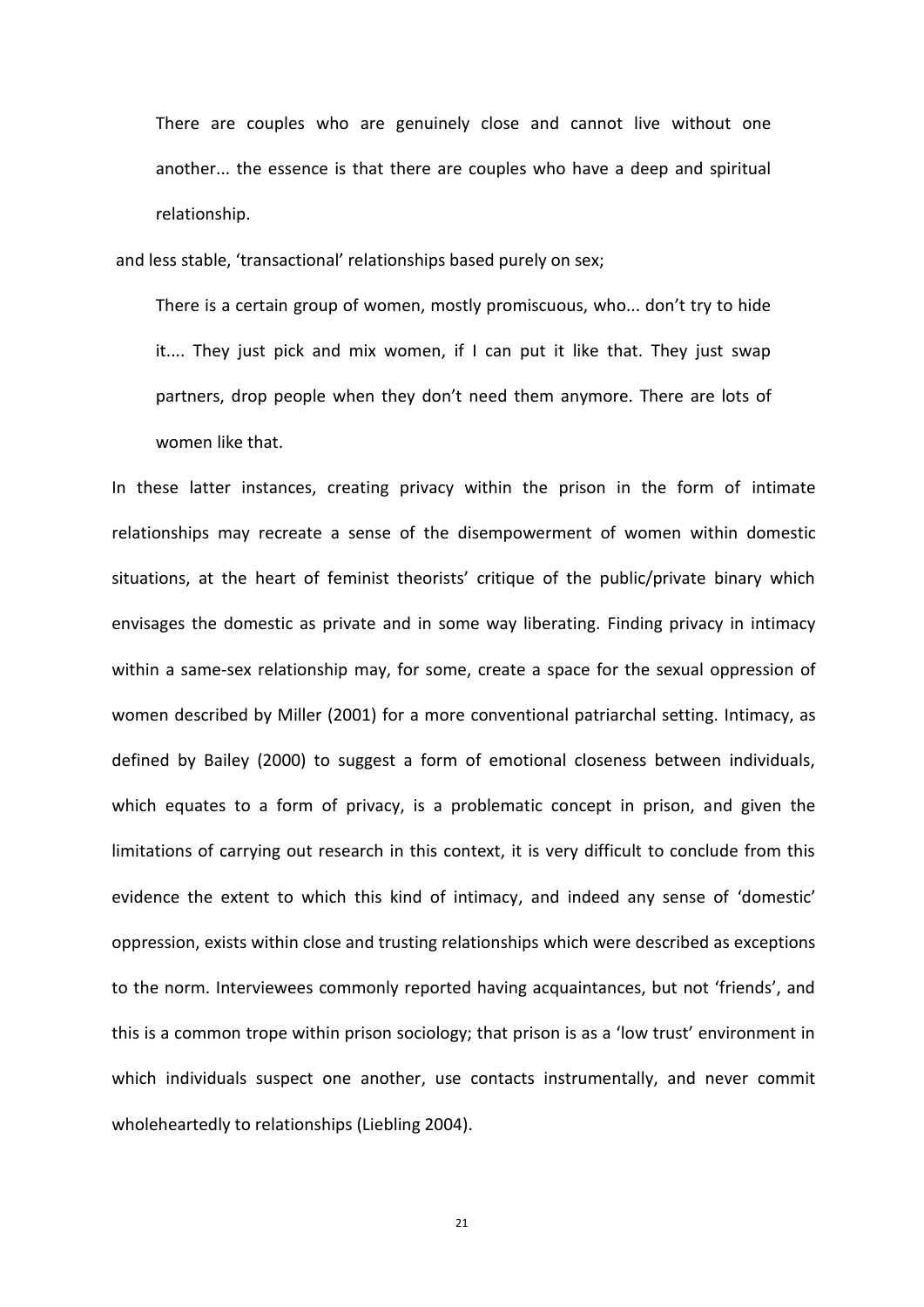#### *5.3 Finding solitude in 'the self'*

With the challenges both to establishing intimate, trusting relationships, and in finding a place to be alone, prisoners described other means to achieve privacy, which closely reflect Bailey's (2000) privacy through 'the self', or Goffman's (1959) 'backstage'. In order to retreat into their inner selves, women deployed particular spatial tactics; with some seeking out transient and precarious moments of spatial isolation, and others choosing to disengage, mentally as well as physically, from the crowds around them. In this way, it seems that the relationship between the spaces themselves and the emplaced emotions and experiences within them is not straightforward  $-$  although prisoners occupy the same spaces, they experience them differently, and respond using different tactics, enabling the creation of privacy in ways which satisfy their personal needs, and their own ability to tolerate the prison environment – essentially the extent to which they can ' get used to' the lack of privacy (Schwartz 1972).

Some current prisoners found quiet spaces beyond the detachment dormitory, to which they retreated in their spare time, after work and at weekends. One described her own tactics, having found a place where, even if she could not guarantee the solitude which approximates to 'backstage', she could at least escape from the crowds of people in the dormitory;

It's difficult, because you can't escape from them [the other women in the *otryad*]. It's a confined space, and each has their own character, each with their own cockroaches in their head. And sometimes I need to close myself off, to leave them, not to see anyone... I go to the psychological relief room that we have.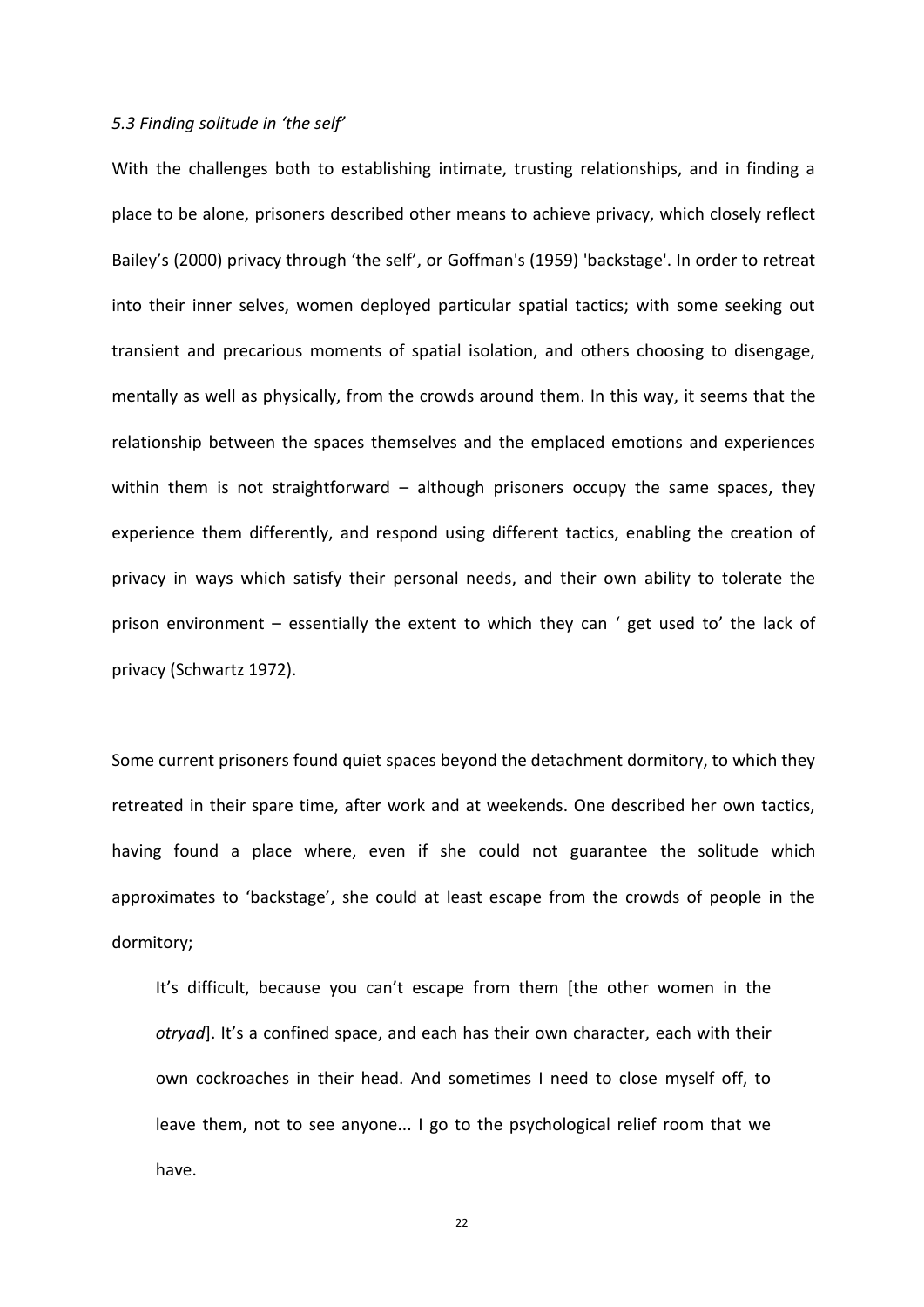Another described another such room in her prison colony:

We have a room for relaxation. It's in the sanatorium  $\delta$  the prison clinic. There are psychologists there and you can use the room for relaxation. You can spend an hour and a half there, and that's all. You have to ask the psychologist about how to get into the relaxation room. They've got music, you can pick up CDs, nature sounds, the noise of waves, a storm, some guitar, that kind of thing. We choose something and just sit there.

These spaces were less busy than the dormitory, perhaps because according to our interviews prisoners had to obtain a certificate from the prison doctor or psychologist in order to gain access to this space, but prisoners' descriptions of them clearly indicate that they were not places of solitude. Other people were always around; sometimes as a background, neutral presence which would not intervene unless invited to do so;

You can sit in the TV room and watch TV – there no one will bother you or ask you questions or anything. You can sit somewhere in a corner with a newspaper.

Or you can even just sit on your own with a book, no one will bother you.

But also as an apparent irritant, whose mere presence seemed to preclude the kind of privacy through the inner self that women sought;

There were people everywhere. When you'd go somewhere, there would already

be ten people there, relaxing.

Privacy in these spaces, therefore, depended on the behaviour and choices of others. None of the spaces mentioned as retreats – such as the psychology room, or the relaxation room, can be booked by individual prisoners, closed off to others who might also wish to share the space, or locked against prison personnel.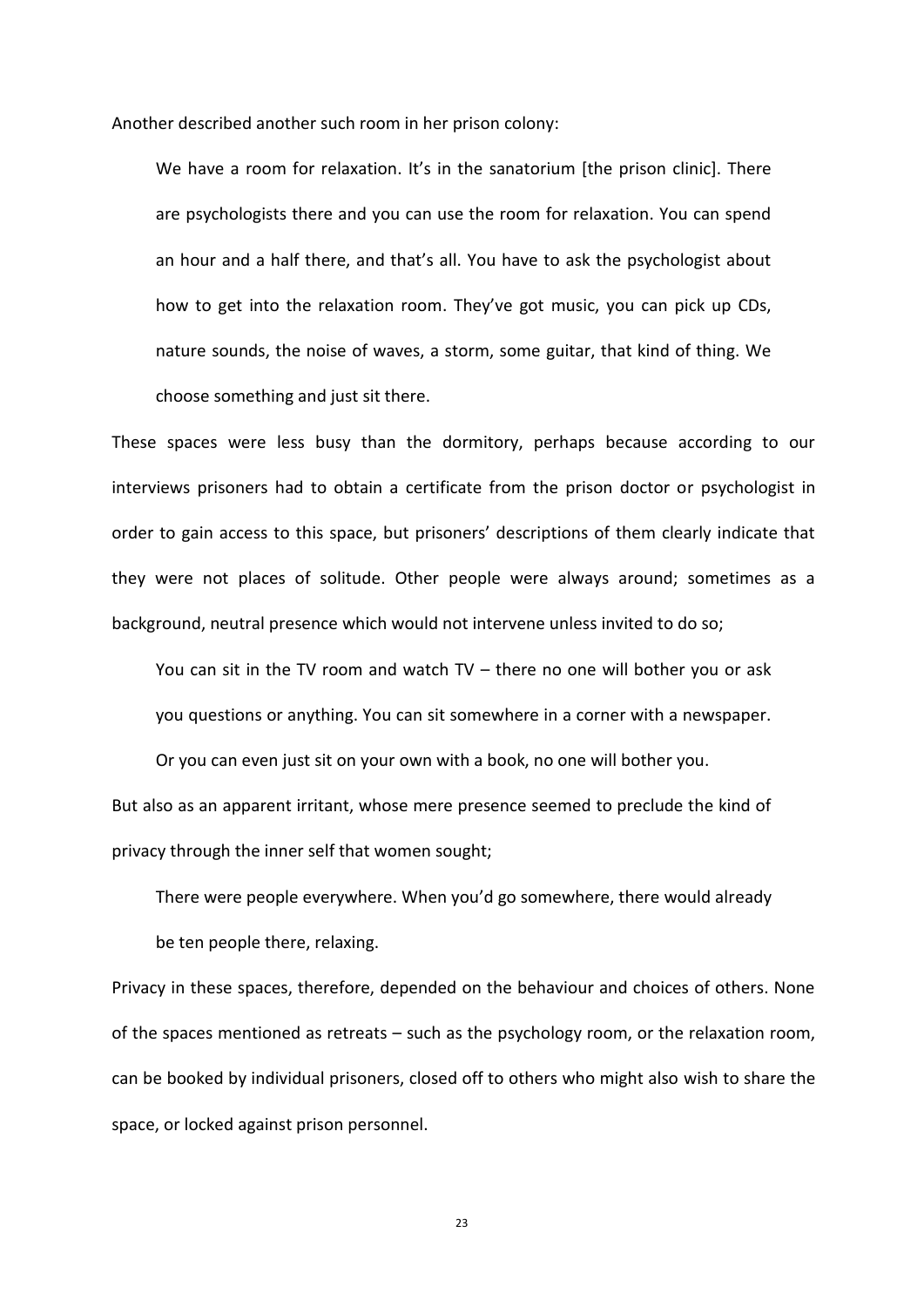For some, privacy, and the removal of the frontstage 'mask' could only be achieved through true isolation – by gaining some control over space in a way which delivered genuine solitude, literally being away from everyone else. Such isolation could be achieved in one of two ways, both representing a different form of engagement with the prison regime. Firstly, a prisoner could behave well, work hard, and be rewarded with a position of responsibility within the detachment dormitory or the work room, supervising other prisoners. A position such as 'housekeeper' within the dormitory, or supervisor within the sewing factory, came with certain 'perks'. One former prisoner reported that;

I was a work supervisor, so I had the opportunity to go to the smoking room to smoke during working hours [whereas other prisoners had to go during their breaks from work]. Silence - I'm alone. I enjoyed those five minutes.

Falling into line with prison rules and becoming  $-$  or wearing the frontstage 'mask' of  $-$  the model 'docile' prisoner, therefore, was rewarded with privileges and opportunities not open to the rank and file. However, the same woman hinted at another tactic, in stark contrast to her own.

[Other] people shut themselves in the 'cooler', to be alone, they were so sick of it all.

The only individual accommodation in women's prison colonies in Russia is the isolation cells – the 'cooler', provided for the punishment of inmates who commit offences while incarcerated. Conditions in the 'cooler' are basic. During the Soviet period, time in these punishment cells meant a 'normal', but reduced, diet one day, and bread and water the next, combined with minimal clothing, little bedding, in unheated cells, with associated adverse effects on prisoner health. Although King (1994, 76) reported by the 1990s that conditions had improved, the use of these cells is still intended to inflict punishment on prisoners for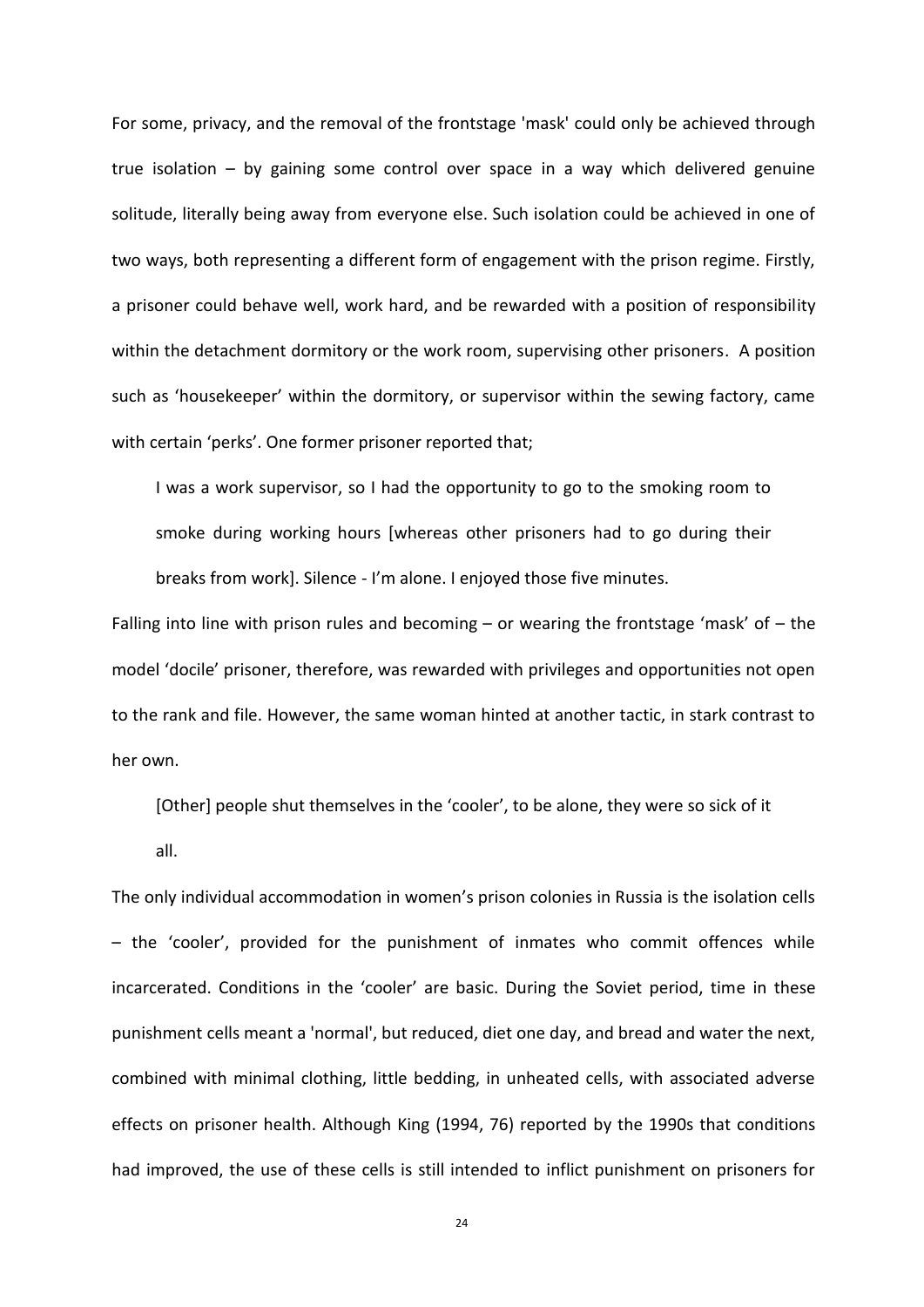specific violations. Women prisoners reported that time in the 'cooler' was generally something to be feared. One described sitting alone for several days, naked apart from slippers, in a bare cell with one small window, in which the bed was attached to the wall on brackets and was only lowered for sleeping between the hours of 10pm and 6am. Despite these conditions, some former prisoners reported that they chose to offend; that their desire for solitude could only be satisfied through an instrumental, intentional and strategic violation of prison rules.

[Committing a violation] was all the same to me. I was so mentally tired, I was like a sponge full of water. Any nonsense, and they quickly lock you up, and it's ten days, perfect to have time to relax, just to relax mentally.

Whereas some women appeared to internalise the regime of the institution, therefore, becoming 'docile' bodies rewarded with perks and privacy, others consciously subverted the penal regime, calmly violating the rules when conditions became unbearable.

For those with neither personal privileges nor a positive perception of the 'cooler', other strategies enabled the construction of the private within the public, and the blurring of the boundaries between the two. One public place in which women reported being able to retreat within their inner selves was the prison factory. Russian prisoners work, and for the majority of female prisoners, this is as a machinist in the prison sewing factory. They work for seven hours each working day at the same individually numbered sewing machine on workbenches arranged in rows all facing the same direction, like desks in an examination room, producing uniforms for state employees such as police, military or prison officers, to satisfy production contracts between the penal administration and the commissioning organisation. The sewing factory is noisy  $-$  the industrial machines are powerful and the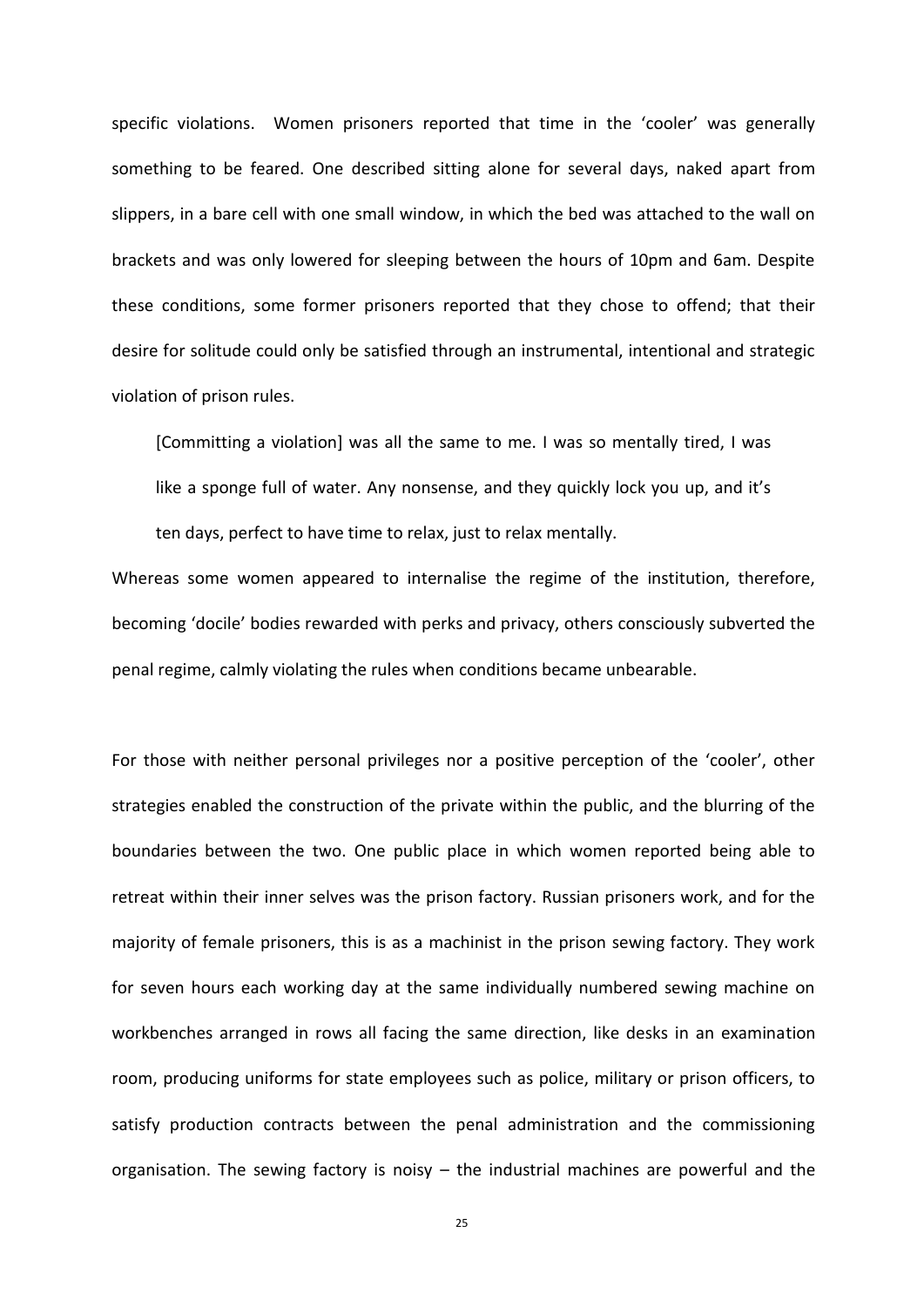cumulative din of a hundred or more reverberates off the hard surfaces, softened only the by the piles of fabric and uniforms next to each machine, and of garments ready for quality checking and packing. Although work is undoubtedly hard, for some women it represents a form of solitude, and the insulating noise represents an escape of sorts from the challenges of communal living into a form of privacy within the self. The workplace within the prison, although not a space where they can genuinely be alone, becomes somewhere they can at least be alone with their thoughts, even if still surrounded by other people. Some current prisoners therefore found escape in prison work, describing it as an opportunity for a form of solitude, and perhaps a time for solitary expression of the backstage self.

Work helps in that there is time to be alone, alone with your thoughts. Because the *otryad* is always in a commotion.

A former prisoner remembered her own advice to fellow inmates, making a direct link between work as a place for engagement with the reflexive, reflective, self.

I always said to my girls [in the colony] "Girls, learn to sew while you can." Why? Because there's only one place  $-$  at the sewing machine  $-$  where you can be alone. And when you know how to sew, no one's pulling at you, you're just sitting there, doing your work, and thinking. So... the bright ones amongst them, they listened. You see, a person needs to think – how did they end up here? What do they need to change about their life? What can they change and how can they do it? But they need some means of thinking about it.

Others suggested that pensioners and disabled prisoners who don't have an obligation to undertake prison work, sometimes still choose to do so, because of its therapeutic effects. One current prisoner said;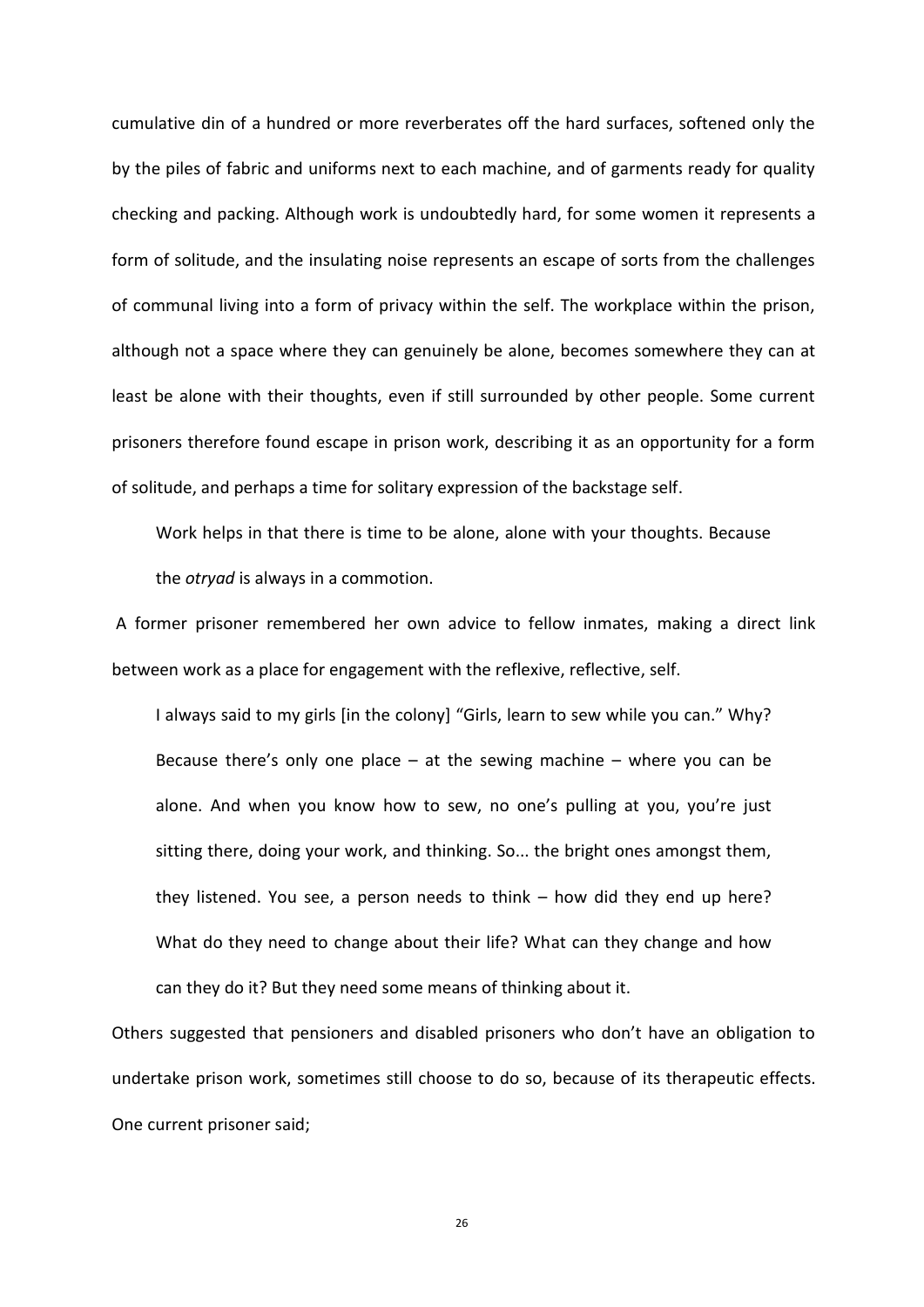Sometimes you want to go somewhere, so basically, for most people it's the factory. There you just work, work, work, and somehow you're distracted from it all. ....They [pensioners and disabled prisoners who are not required to work in prison] ask me if they can do things, like sweeping up threads in the factory. They want to work. They help in the *otryad*. They help in the *otryad* and they come into the factory. Of course, it's difficult for them without work. They sit in one room, with the television from morning 'til night. It doesn't allow then to relax mentally.

Listening to the views of current and former prisoners seems to indicate that despite the lack of objectively 'private' space in the prison, there is still privacy of the kind described by Bailey (2000), Goffman (1959) and Giddens (1984), constructed and created by women through a variety of tactics. Women construct 'privacy' in the form of intimate, trusting relationships with other inhabitants of communal dormitories, in flagrant contravention of prison rules regarding same-sex relationships. For those seeking a space for retreat into their inner backstage selves, a high level of compliance with the regime leads to rewards and privileges, and prisoners' testimony suggests that this compliance may, for some, be strategically deployed in order to obtain such 'perks'. Others offend simply in order to be punished, where the solitude of the punishment cell is perceived to be preferable to the conditions of everyday life. This could be an extreme of behaviour exhibited by only a few; the implications of these behaviours within heavily regulated penal space, and therefore difficulty of discussing these with prisoners themselves, means that establishing the prevalence of such tactics is difficult. Away from these more overt instances of prisoner agency, though, it is clear that women routinely and intentionally contest and subvert the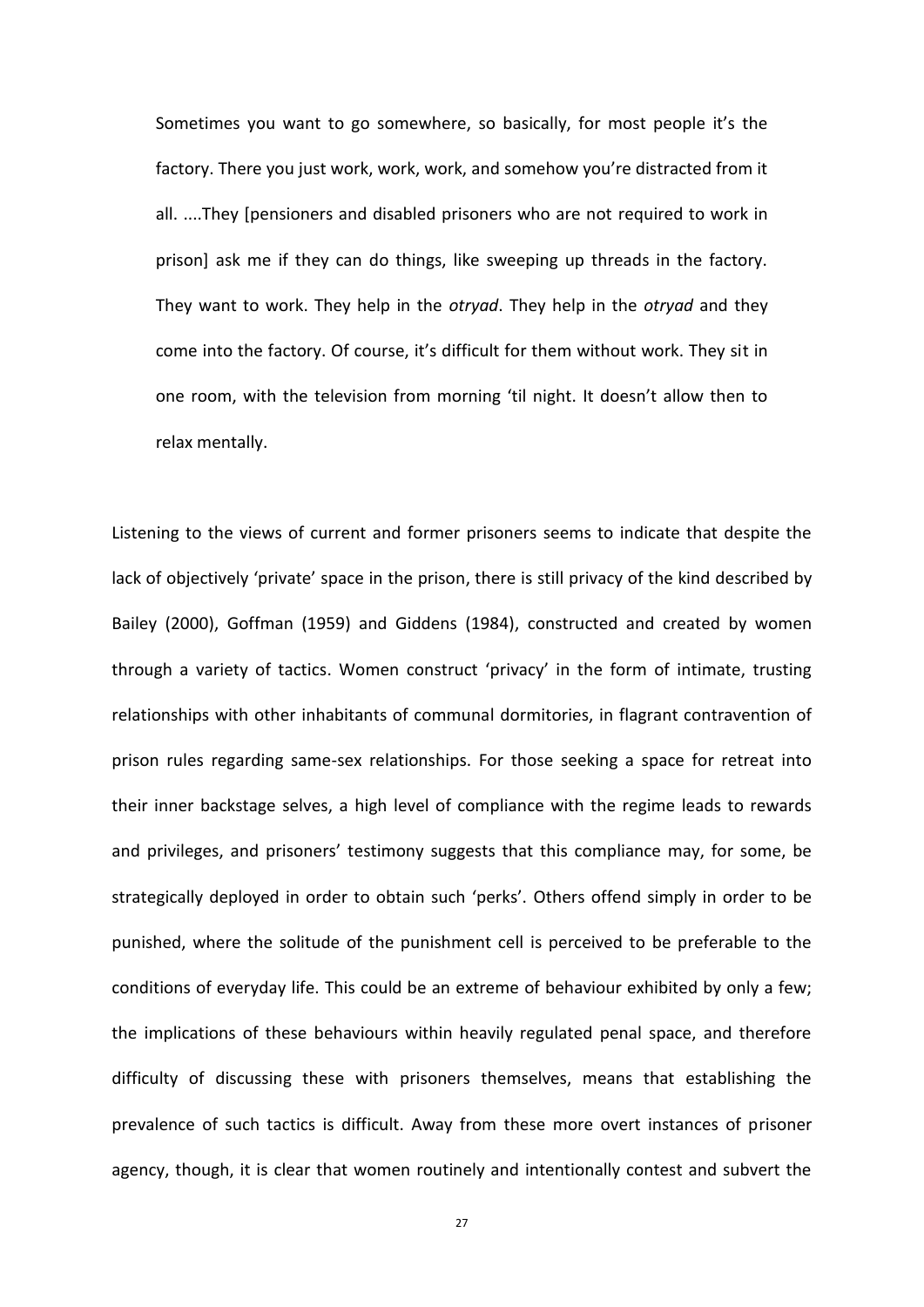disciplinary power operating through constant surveillance in communal space by retreating into their inner backstage selves in crowded and highly public spaces. They perform frontstage docility by keeping to prison rules; sewing, making their beds, simply behaving well and 'keeping their heads down',but there is plenty going on under the radar and perhaps also under the auspices of disciplinary power; women are constructing privacy in the most public of settings.

#### **6 Conclusion**

Public and private in the carceral context are far from a mutually exclusive or exhaustive binary. Private space as it is conventionally understood, as a space associated with the domestic and the family, access to which is controlled by those inside of it, does not exist in any straightforward, literal sense in the penal context – at least not in the context in which most Russian prisoners live. There is no unambiguously private space within prison which corresponds to the 'domestic' sphere identified by feminist legal theorists as potentially a locus of oppression and disempowerment. The absence of conventional private space does not, however, preclude the presence of privacy itself, understood in terms of Bailey's (2000) interrelated dimensions including 'intimacy' and 'the self', and Goffman (1959) and Giddens' (1984) notions of frontstage and backstage, and by using these dimensions to try to explore Russian women prisoners' perceptions and experiences of privacy, it is possible to develop an understanding of the ways in which privacy might map onto public space in unexpected and interesting ways. Specifically, what we see here is an example of prisoners on the one hand describing an unrelentingly 'public' space with communal sleeping, washing, eating and working arrangements, in which solitude is almost impossible, but on the other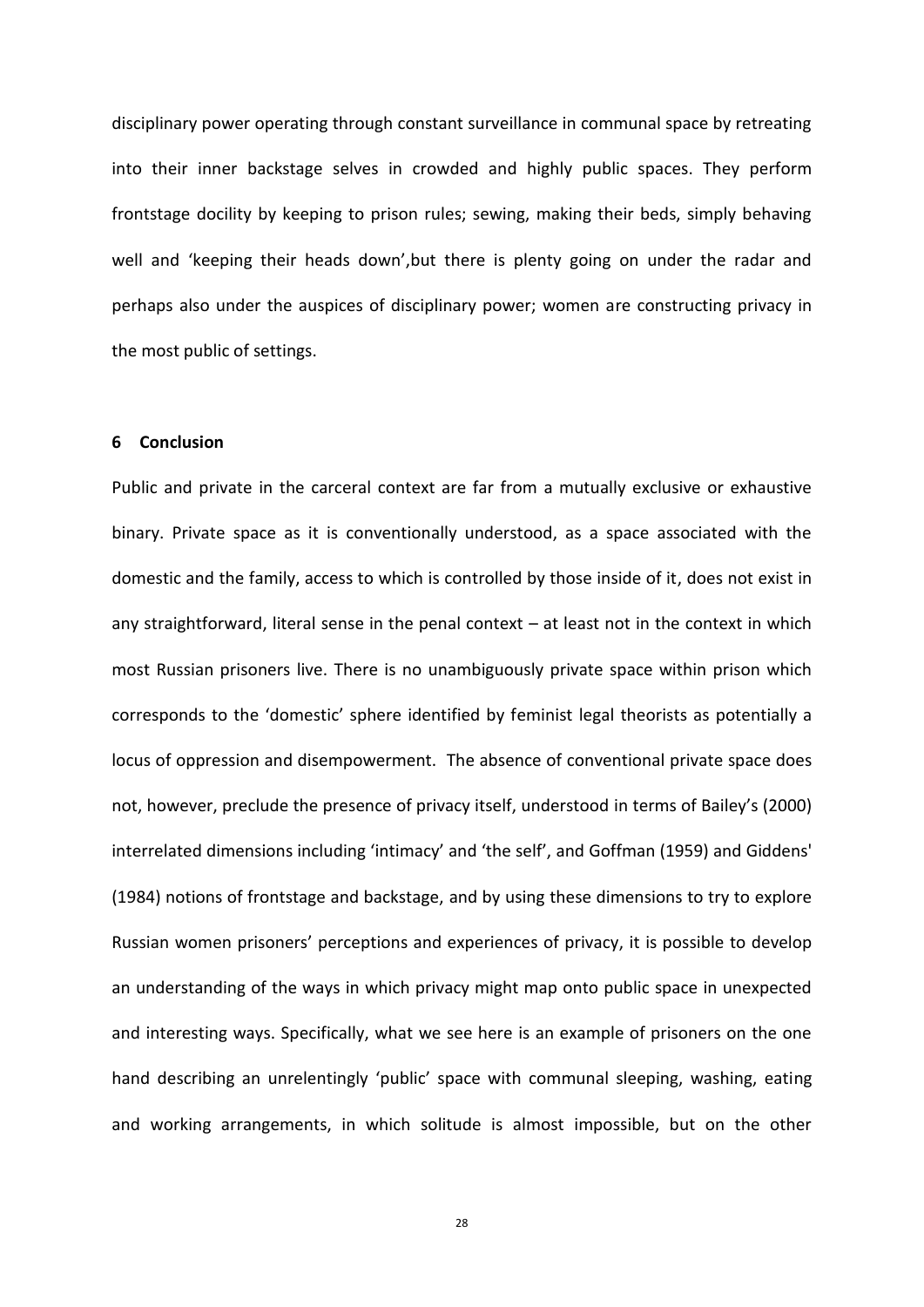reporting that they achieve privacy by deploying agency via a variety of tactics, each of which engage with disciplinary power in different ways.

The public/private binary is challenged and destabilised in carceral space, and there is resonance here with earlier arguments for the significance of prisoner agency in relation to Foucault; mitigation of the effects of biopower, and particularly the suggestion that prisoners might 'perform' docility rather than, or as well as, interiorising it. These conclusions, although based on a very specific and unusual penal context, suggest that consideration of the 'private' and privacy is perhaps a useful means of theorising prisoner agency, by opening a space for the discussion of agency in the context of disciplinary power.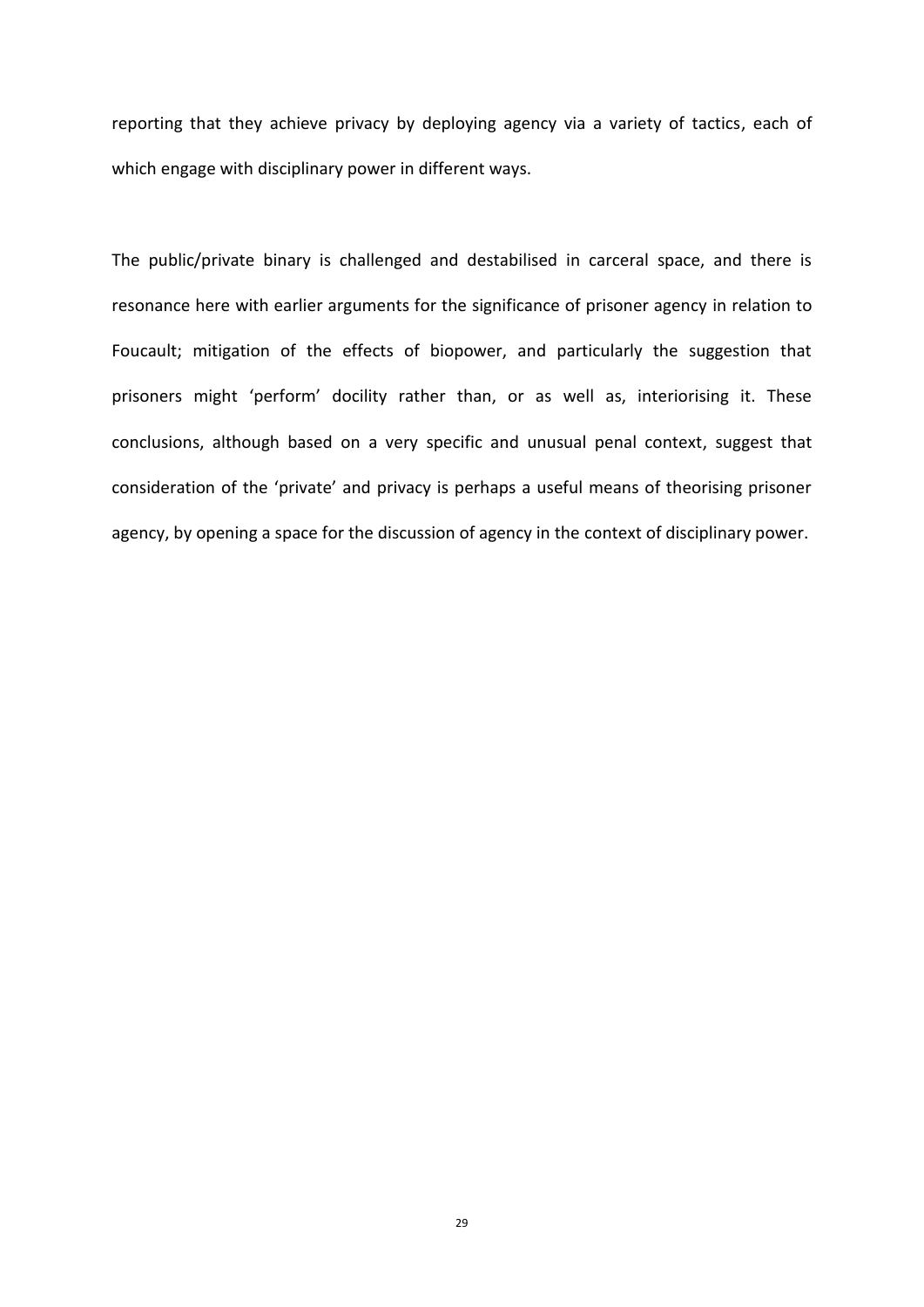**Acknowledgements:** The UK Economic and Social Research Council provided funding to Judith Pallot, Dominique Moran and Laura Piacentini for the conduct of the research leading to this article. A Visiting Fellowship at the Aleksanteri Institute, University of Helsinki, provided support to Dominique Moran for the writing of the article.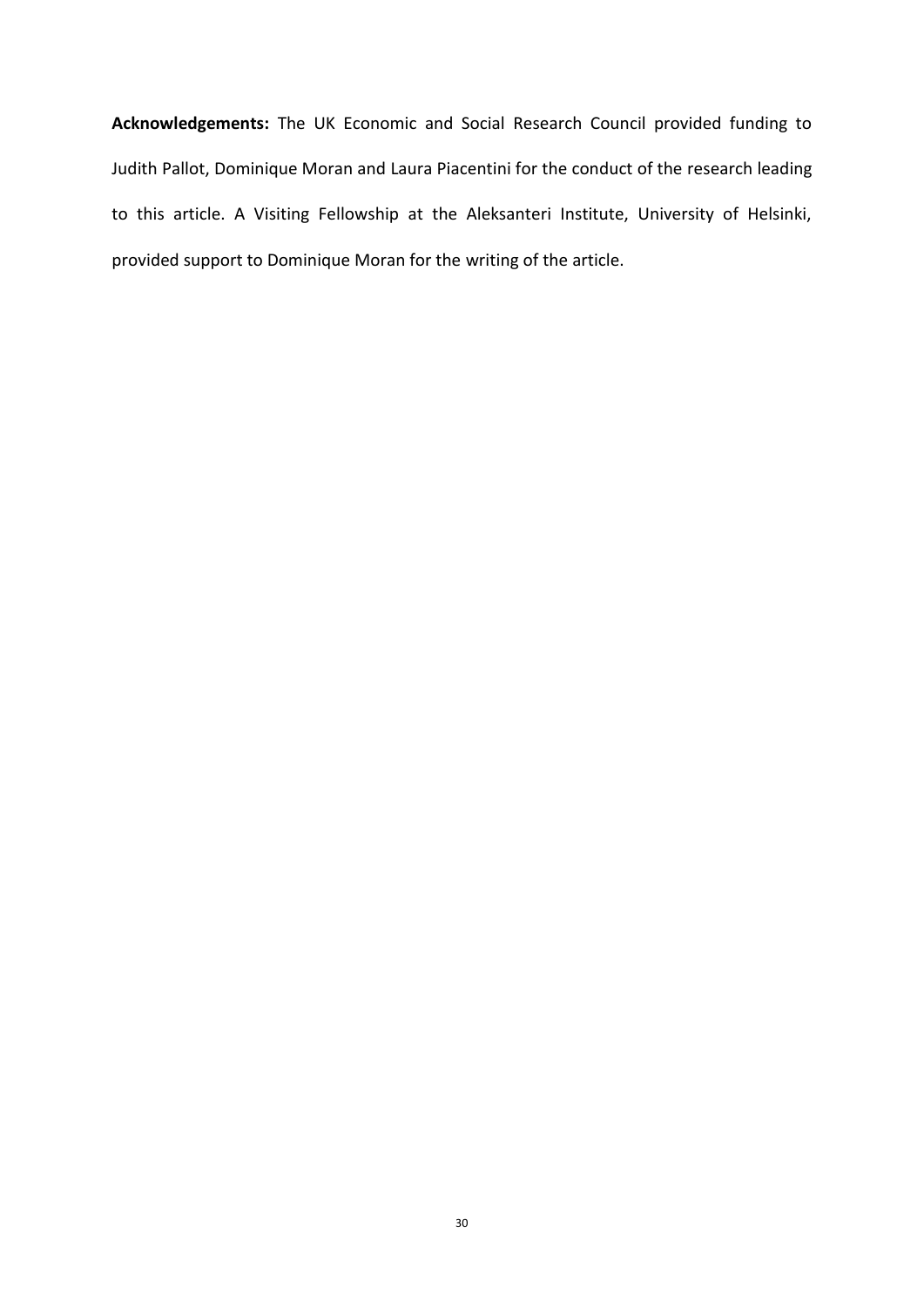### **Bibliography**

Allen, J., 2006. Ambient Power: Berlin's Potsdamer Platz and the Seductive Logic of Public Spaces, Urban Studies 43 (2) 441-455

Baer, L. 2005. Visual Imprints on the prison landscape: a study on the decorations in prison cells. Tijdschrift voor Economische en Sociale Geografie 96, 209-17

Bailey, J. 2000. Some Meanings of 'the Private' in Sociological Thought. Sociology 34, (3), 381-401

Benn S. I. & G. F. Gaus, 1983. The public and the private: concepts and action in S.I. Benn & G. F. Gaus (eds) Public and Private in Social Life. London, Croom Helm

Blomley, N. 2005. Flowers in the bathtub: boundary crossings at the public-private divide. Geoforum 36, 281-296

Bondi, L. & M. Domosh 1998. On the contours of public space: A tale of three women. Antipode 30, (3), 270-289

Dirsuweit, T. 1999. Carceral spaces in South Africa: a case study of institutional power, sexuality and transgression in a women's prison. Geoforum 30, 71-83

Drummond, L. B. W. 2000. Street Scenes: Practices of Public and Private Space in Urban Vietnam. Urban Studies 37 (12), 2377-2391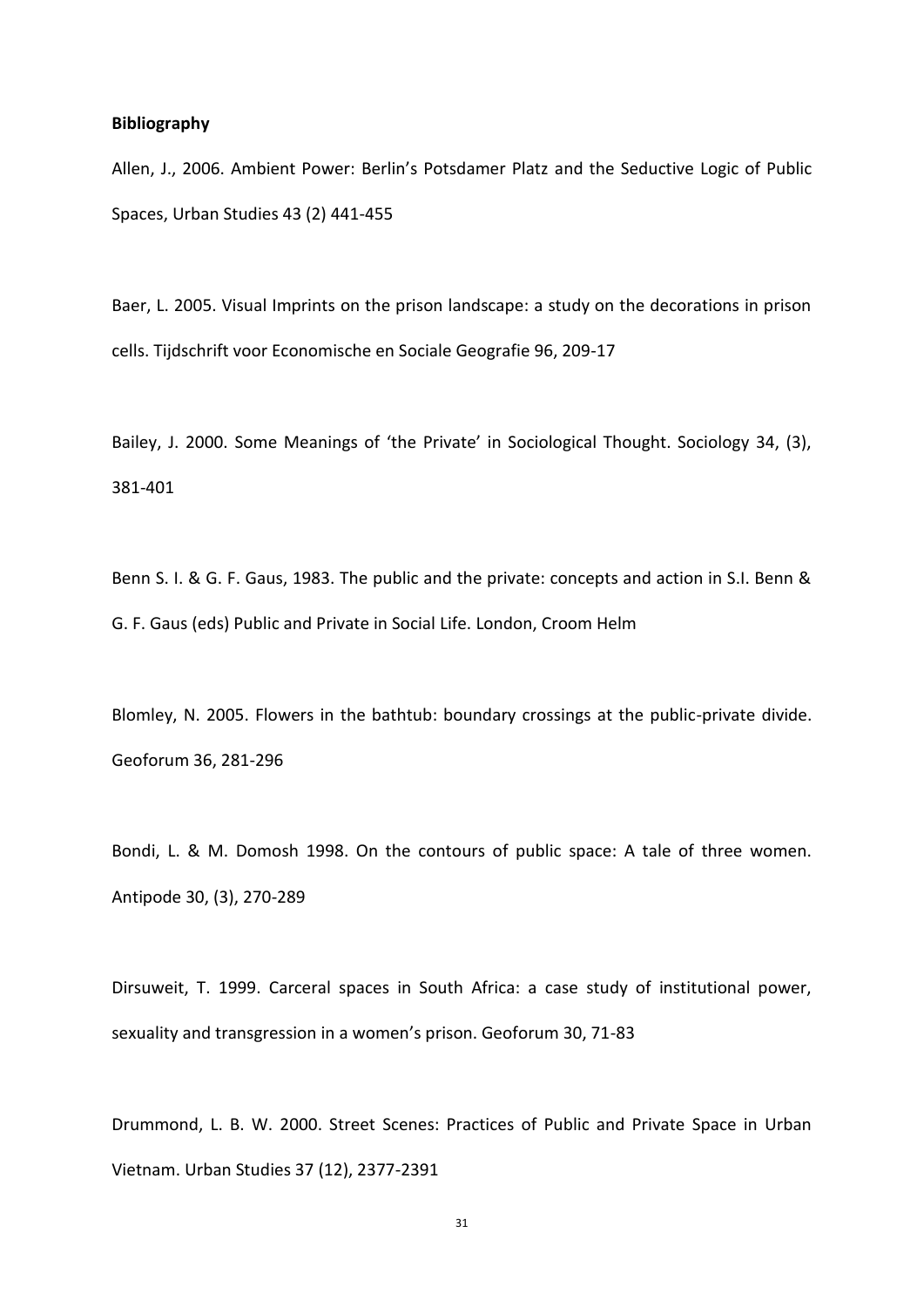Fenton, L. 2005. Citizenship in Private Space. Space and Culture 8 (2), 180-192

Fineman, M.A. (1991) Societal Factors Affecting the Creation of Legal Rules for Distribution of Property at Divorce, in Fineman, M.A. & N.S Thomadsen (Eds) At the Boundaries of Law: Feminism and Legal Theory 265, 265-279

Foucault, M. 1979, Discipline and Punish, Vintage, New York

Giddens, A. 1984. The constitution of society. Polity, Cambridge

Giddens, A. 1992. The Transformation of Intimacy. Polity, Cambridge

Goffman, E. 1959. The presentation of self in everyday life. Anchor, New York

Grant, E. & P. Memmott, 2007. The Case for Single Cells and Alternative Ways of viewing Custodial Accommodation for Australian Aboriginal Peoples. Flinders Journal of Law Reform. 10, 631-647

Hubbard, P. 2001 Sex Zones: Intimacy, Citizenship and Public Space. Sexualities 4, 51-71

Ingram, J. D. 2000. Prison Guards and Inmates of Opposite Genders: Equal Employment Opportunity versus Right of Privacy. Duke Journal of Gender Law and Policy 7 (3), 3-27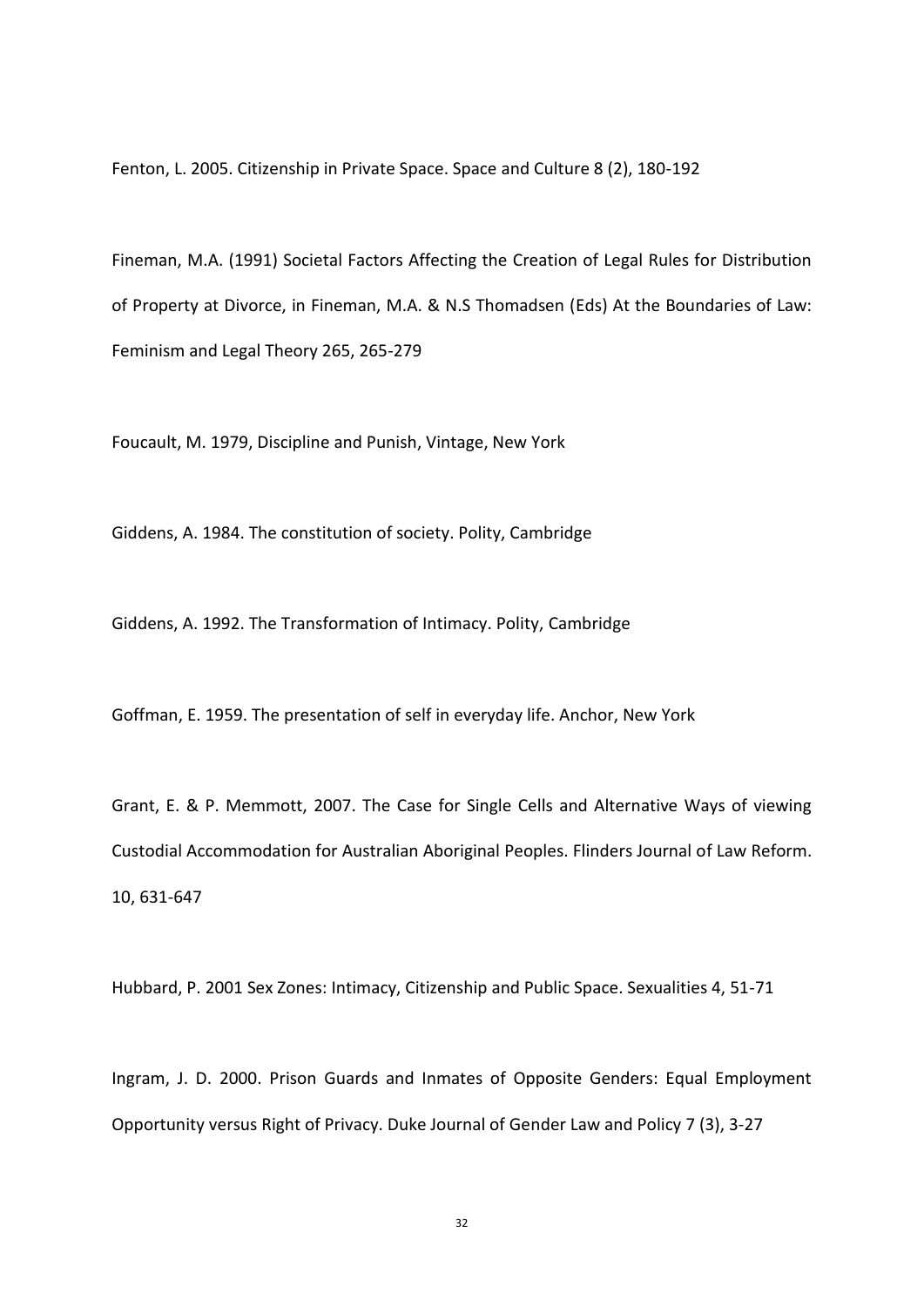Israel, M. 2004. Strictly confidential? Integrity and the disclosure of criminological and sociolegal research. British Journal of Criminology 44, 715-740

Jackson, P. 1998. Domesticating the street: the contested spaces of the high street and the mall, in N. R. Fyfe (Ed) (1998) Images of the Street: Planning, Identity and Control in Public Space, pp176-191 London, Routledge.

Jewkes, Y. 2005. Men Behind Bars: 'Doing' Masculinity as an Adaptation to Imprisonment. Men and Masculinities 8, 44-63

Jurado, R. 1998. The Essence of Her Womanhood: Defining the Privacy Rights of Women prisoners and the Employment Rights of Women Guards. American University Journal of Gender, Social Policy & the Law 2, 1-53

King, R.D. 1994. Russian Prisons after Perestroika - End of the Gulag? British Journal of Criminology 34, 62-82

King, R. and Wincup, E. Eds 2007. Doing Research on Crime and Prisons 2nd edition Oxford University Press, Oxford

Kumar, K. & E. Makarova 2008. The Portable Home: The Domestication of Public Space. Sociological Theory 26 (4), 324-343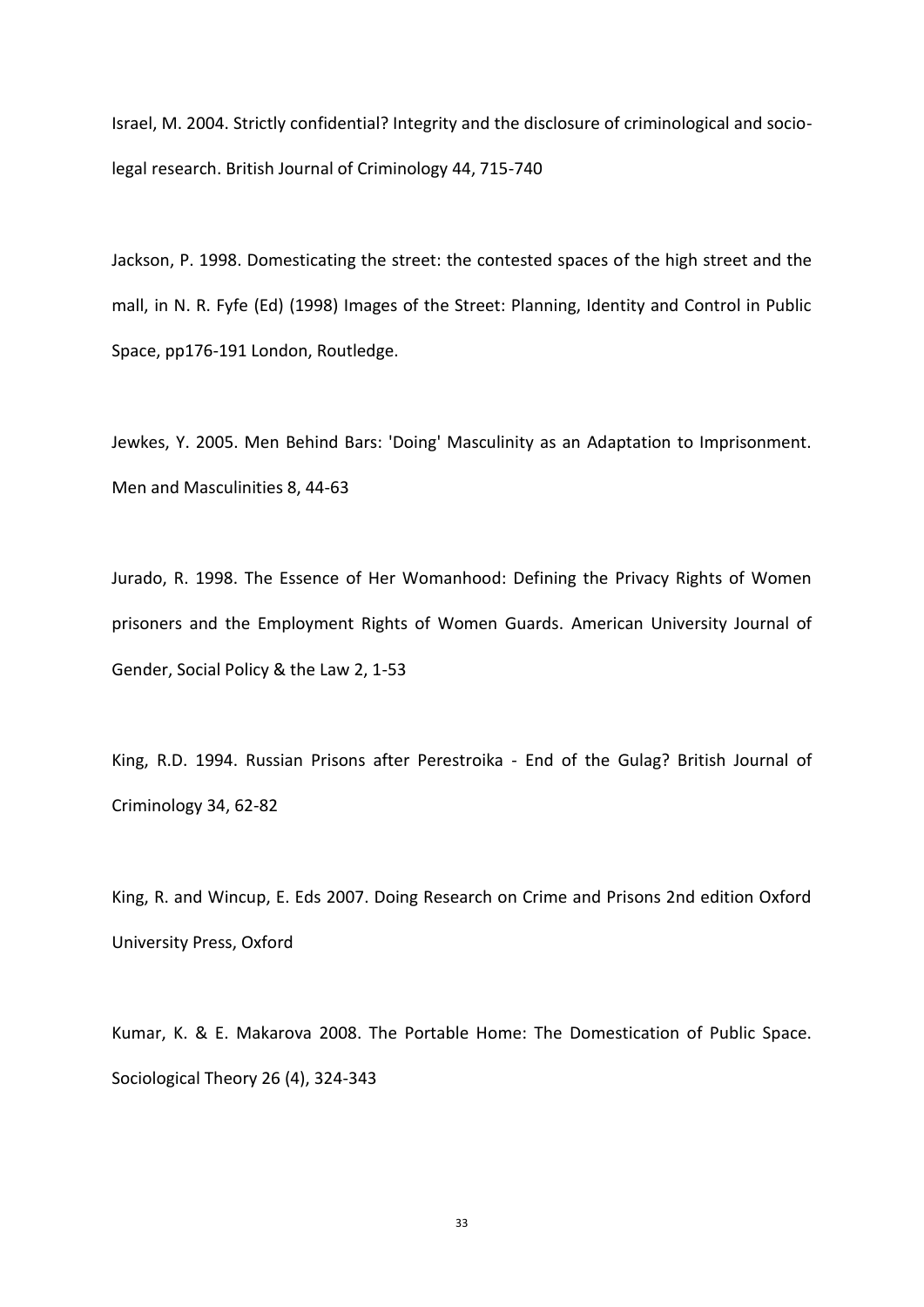Lacey, N. 2008. The Prisoners' Dilemma: Political Economy and Punishment in Contemporary Democracies, Cambridge University Press, Cambridge

Liebling, A. 2004. Prisons and their Moral Performance A study of the values, quality and prison life. Oxford University Press, Oxford

MacKinnon, C.A. 1991. Reflections on Sex Equality Under Law 100 Yale Law Journal 1281, 1311

Melossi, D. 2001. The cultural embeddedness of social control: Reflections on the comparison of Italian and North American cultures concerning punishment. Theoretical Criminology 5 (4), 403–25

Miller, T. A. 1999. Sex and Surveillance: Gender, Privacy and the Sexualisation of Power in Prison. Civil Rights Law Journal 10 (2), 291-356

Miller, T.A. 2001. Keeping the Government's Hands off our Bodies: Mapping a Feminist Legal Theory Approach to Privacy in Cross-Gender Prison Searches *Buffalo Criminal Law Review* 2001 Feminism and the Criminal Law 4, 861

Moran, D, L Piacentini & J Pallot 2012. Disciplined Mobility and Carceral Geography: Prisoner Transport in Russia. Transactions of the Institute of British Geographers 37, 446-460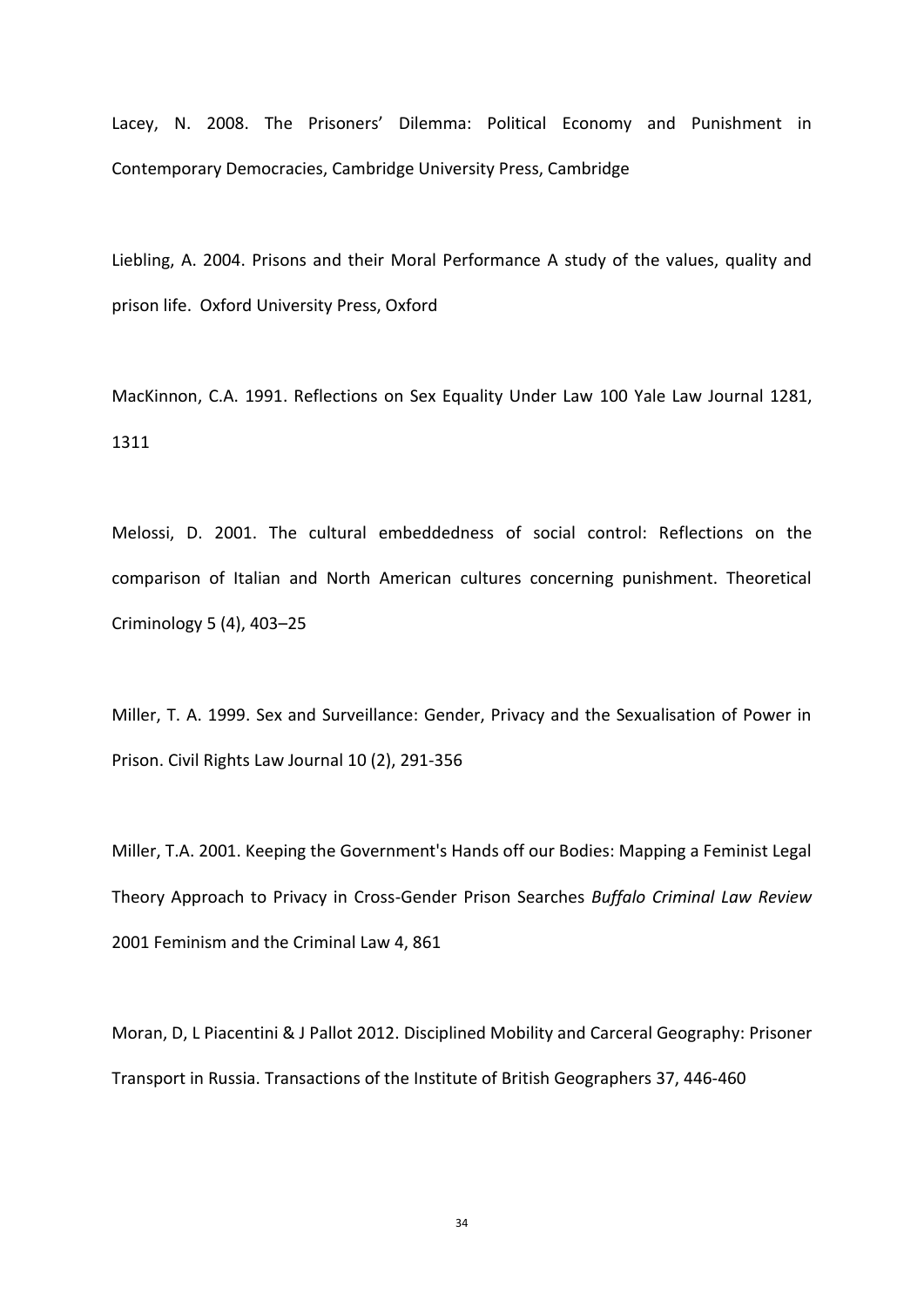Moran, D, N Gill & D Conlon (Eds.) forthcoming. Carceral Geographies: Mobility and Agency in Spaces of Imprisonment and Detention. Ashgate, Aldershot.

Moran, D. forthcoming. 'Between Outside and Inside? Prison Visiting Rooms as Liminal Carceral Spaces' GeoJournal doi: 10.1007/s10708-011-9442-6

Moran, D. 2004. Exile in the Soviet forest: 'special settlers' in northern Perm' Oblast. Journal of Historical Geography*.* 30 (2), 395–413

Moran, D., Pallot , J. and Piacentini, L. 2009. Lipstick, Lace & Longing: Constructions of Femininity inside a Russian Prison. Environment and Planning D: Society and Space 27 (4), 700–720

Moran, D., Pallot J. & Piacentini L. 2011 The Geography of Crime and Punishment in the Russian Federation. Eurasian Geography and Economics. 52, (1), 79-104

Oleinik, A. N. 2003. Organized crime, prison, and post-Soviet societies. Ashgate, London.

Pain, R. 1991. Space, sexual violence and social control: integrating geographical and feminist analyses of women's fear of crime. Progress in Human Geography. 15, 415-431

Pallot, J. 2005. Russia's penal peripheries; Space, Place and Penalty in Soviet and post-Soviet Russia. Transactions of the Institute of British Geographers 30, 98-112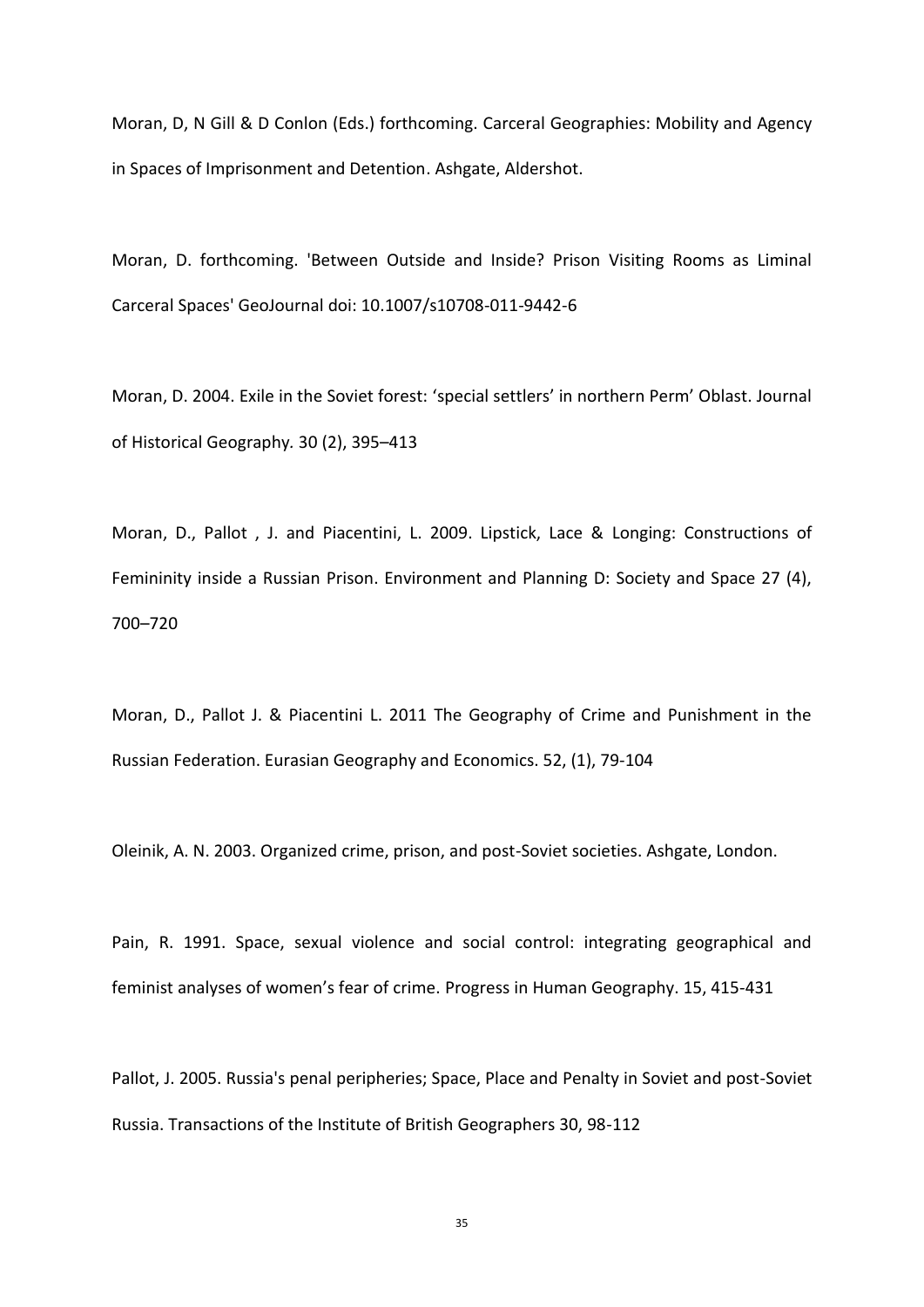Pallot, J. 2007 'Gde muzh, tam zhena' (where the husband is, so is the wife): space and gender in post-Soviet patterns of penality. Environment and Planning A. 39, 570-589

Pallot, J. 2008 Continuities in penal Russia: space and gender in post-Soviet geography of punishment. in T. Lahusen, P. H/ Soloman Jr. Eds What is Soviet Now? Identities, Legacies, Memories. LIT Verlag, Berlin 235-254

Pallot, J., & Piacentini, L., with the assistance of Moran, D. 2012. Gender, Geography, and Punishment: The Experience of Women in Carceral Russia. OUP, Oxford

Pallot, J., Piacentini, L., and Moran, D. 2010. Patriotic Discourses in Russia's Penal Peripheries: Remembering the Mordovian Gulag. Europe-Asia Studies 62 (1), 1-33

Piacentini, L., Pallot, J. and Moran, D. 2009 Welcome to 'Malaya Rodina' (Little Homeland): Gender, Control and Penal Order in a Russian prison. The Journal of Socio-Legal Studies 18 (4), 523-542

Roberts, L. and Indermaur, D. 2003. Signed consent forms in criminological research: protection for researchers and ethics committees but a threat to research participants? Psychiatry, Psychology and Law 10, 289-299

Schaeffer, M.A., A. Baum, P.B. Paulus & G.G. Gaes, 1988. Architecturally Mediated Effects of Social Density in Prison. Environment and Behaviour. 20, 3-20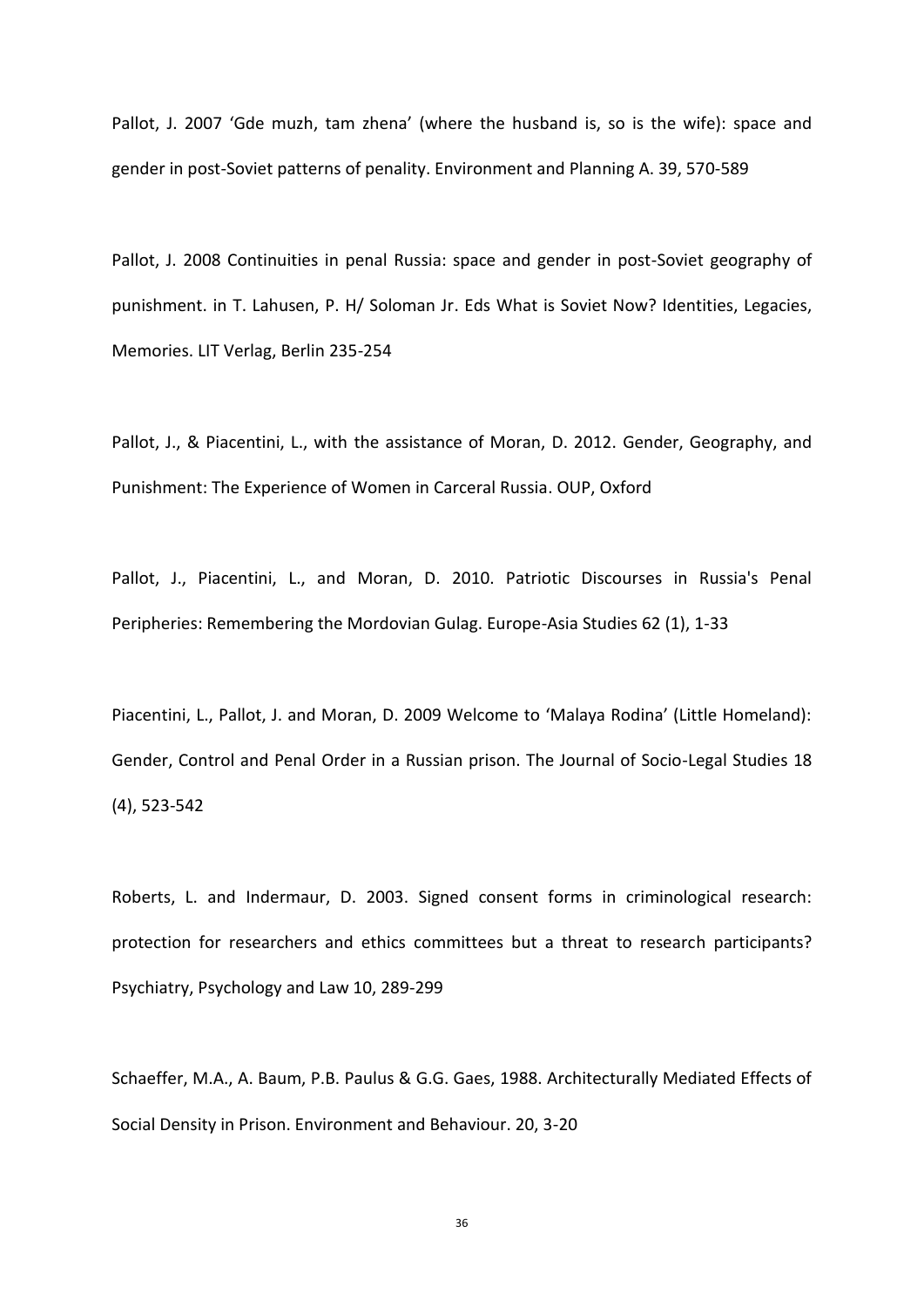Schwartz, B. 1972 Deprivation of privacy as a 'functional prerequisite': The case of the Prison. The Journal of Criminal Law, Criminology and Police Science 63 (2), 229-239

Sharkey, L. 2010. Does Overcrowding in Prisons Exacerbate the Risk of Suicide among Women Prisoners? The Howard Journal 49, (2), 111-124

Sibley, D. & B. Van Hoven 2009. The contamination of personal space: boundary construction in a prison environment. Area 41, (2) 198-206

Simon, J. 2005. The return of panopticism: supervision, subjection and the new surveillance. Surveillance and Society 3, 1-20

Singer, R. G. 1971. Privacy, Autonomy and Dignity in the prison: A preliminary Inquiry Concerning Constitutional Aspects of the Degradation Process in our Prisons*. Buffalo Law Review* 669-716

Staeheli, L. A. & D. Mitchell 2007. Locating the public in research and practice. Progress in Human Geography 31 (6), 792-811

Sykes, G. M. 1958. The Society of Captives: A Study of a Maximum Security Prison. Princeton, NJ: Princeton University Press

Tyndall, A. 2010. 'It's a public, I reckon': Publicness and a Suburban Shopping Mall in Sydney's Southwest. Geographical Research 48 (2), 123-136